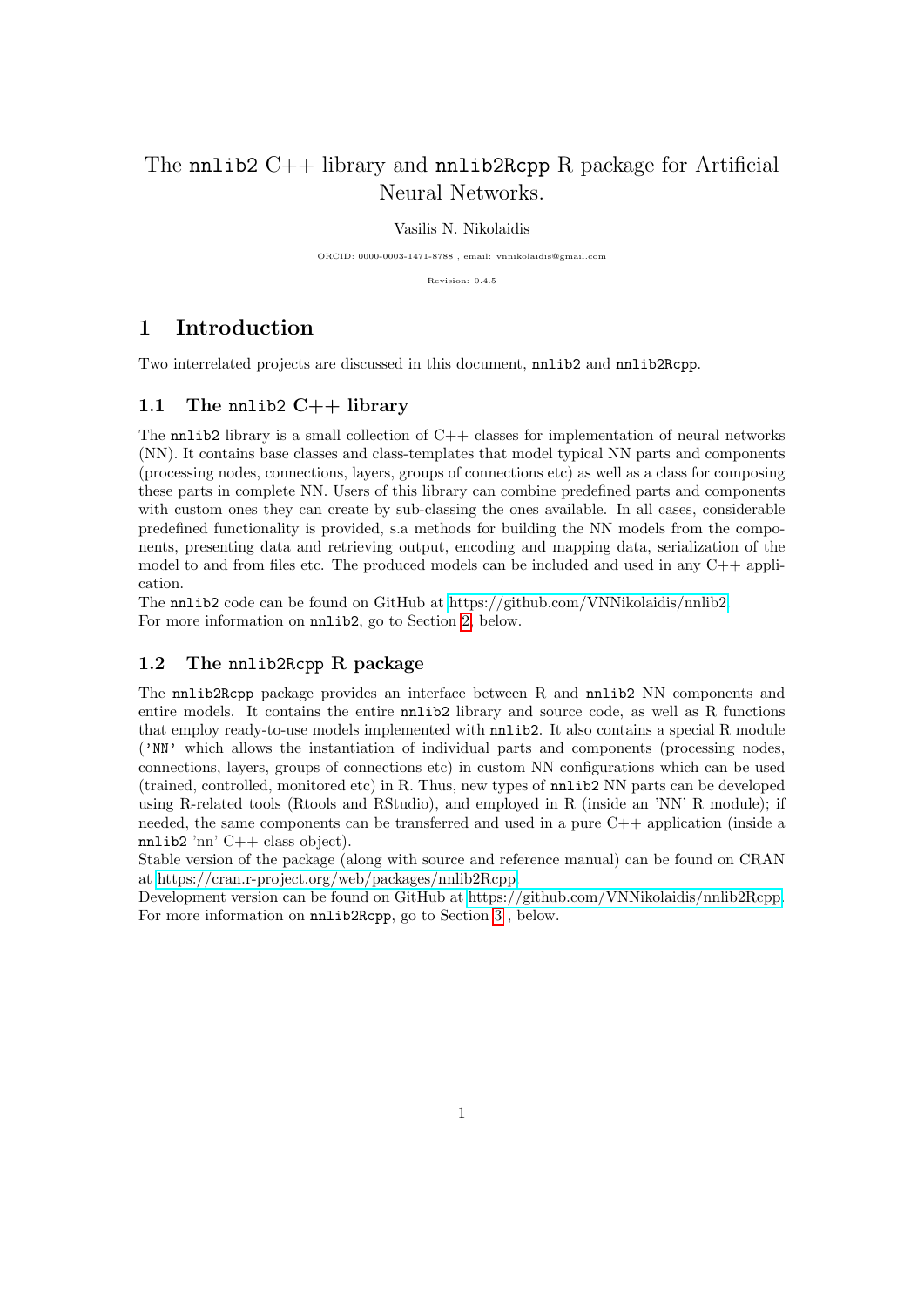# <span id="page-1-0"></span>2 The nnlib2  $C++$  library

The nnlib2 library is a collection of  $C++$  classes and templates that provide simple predefined base components useful for implementing and using NN. The nnlib2 library may interest NN students and experimenters who prefer implementing new NN components and models using a small collection of base classes and templates whose purpose is clear, have simple interfaces, follow familiar NN concepts, and allow significant control. A small collection of ready-to-use NN components and models are also implemented and included in nnlib2.

The nnlib2 library requires a standard  $C++$  compiler (has been tested with various GNU and Microsoft Visual Studio versions), and produces lightweight, standalone NN that can be invoced within any  $C++$  application. Being written a compiled language, the produced NN are relatively fast and can be used in real applications and problems of small data size and NN complexity.

### 2.1 The nnlib2 class structure

The  $nnlib2$  library consists of several  $C++$  class and class-template definitions, most of which match typical NN parts, sub-components and components (processing nodes, connections, layers, groups of connections, complete NN etc). Sub-components include processing elements (PEs a.k.a. nodes) and connections; these are grouped in components (layers of PEs, sets of connections, and complete NN) to provide typical NN functionality that can be inherited, overridden and/or extended when implementing a specific new NN model behavior.

Two important virtual methods are provided by all component and sub-component classes: encode() invoked when the NN is trained (training stage), and recall() applied when retrieving data from the model (mapping stage), and thus should contain the core instructions for data processing.

Some of the classes in namespace nnlib2 are briefly outlined below. A brief (and somewhat simplified) outline of the most significant classes in  $nnlib2$  is also shown in Figure [1.](#page-3-0) Significant classes are:

- Class 'pe' for nodes, processing elements (PEs). Provides typical PE (node) functionality and placeholders for internal input, activation, and threshold functions. All objects of this class maintain typical PE internal values s.a. input, bias, output etc. and inherit functionality for collecting inputs, applying the internal PE functions, state serialization etc. If left unmodified such objects will be referred to as generic PEs.
- Class 'connection'. Provides typical connection functionality for communicating data between two PEs. Objects of this class maintain source and destination PE information as well as functions and values (including weights) needed to modify the transferred value. If used without modifications, objects of this class will be referred to as generic connections.
- Class 'component' for a component of the NN topology, such as layers, sets of connections, control components, etc. Provides a common interface and functionality shared by all components (for processing, streaming, etc.). Component-type objects may be registered (added) to the NN's topology structure (discussed later) creating complex topologies. Sub-classes that inherit 'component', include the following:
- Class 'layer', a 'component' for a layer of PEs. It maintains the layer's 'pe' objects, and provides functionality to initialize, interface with, trigger processing and in general, manipulate the layer's PEs. A template where generic or model-specific 'pe' types can be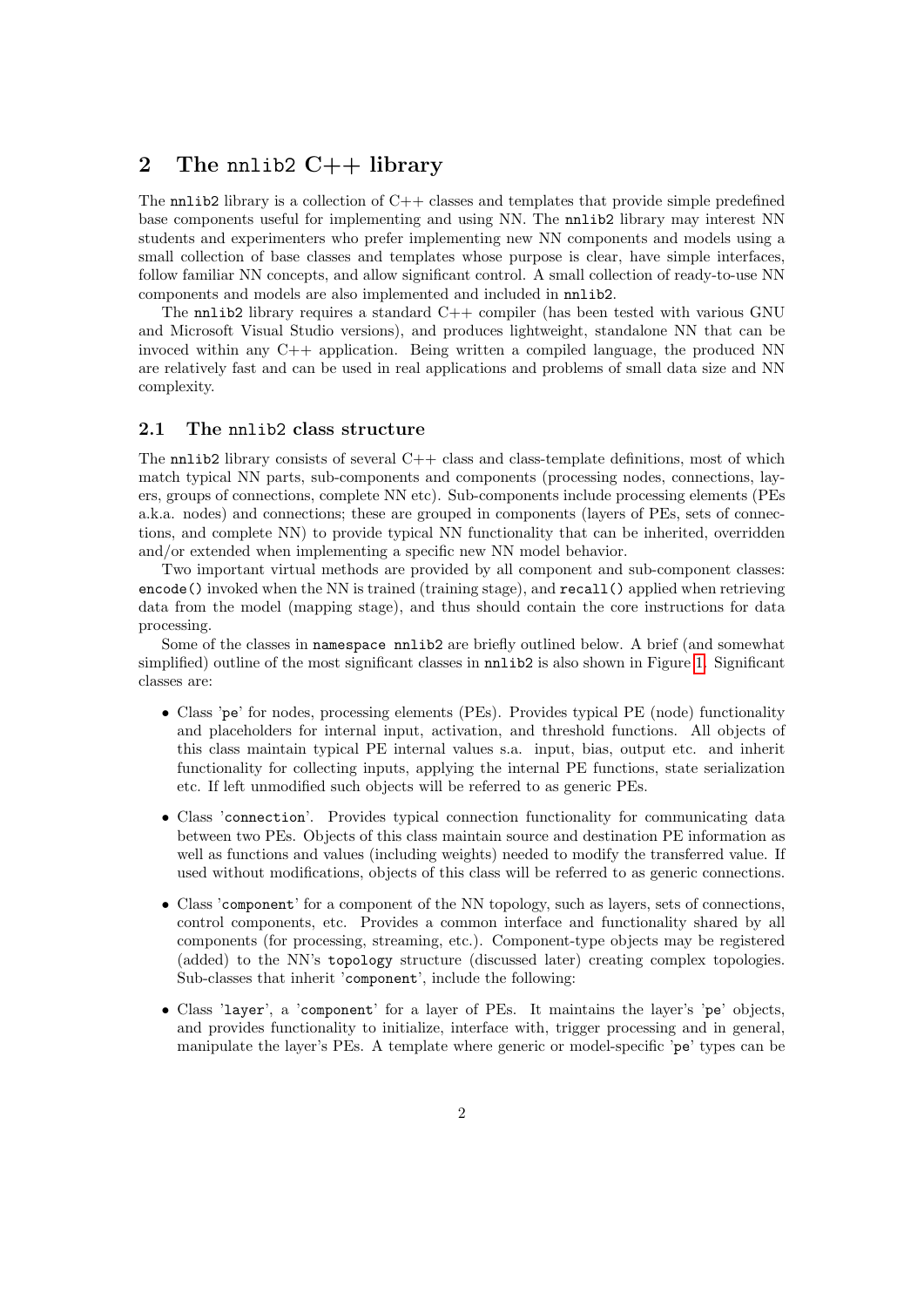used (as well as a 2-d variation) is provided; it can be sub-classed to define new types of 'layer' classes with specific behavior.

- Class 'connection set', a 'component' for a set of connections between any two 'layer's (can be the same layer), and a template where generic or model-specific 'connection' types can be used and 'connection' objects are maintained. It includes functionality to create connections between two PEs, initialize, serialize, trigger processing and in general, manipulate a set of connections; it too can be sub-classed to define new types of specialized 'connection set' objects.
- Class 'nn' a 'component' for a neural network. While a 'component' itself, its main purpose is to maintain other 'component's and control them. This is done in its topology, implemented as a double-linked list-based structure that maintains the 'component' objects (of any type) which constitute the NN. By default the order of components in the topology corresponds to the order of processing performed when a NN executes a typical feed-forward operation (or feed-backward if in reverse order), but this can be modified by overriding the 'nn' encode() and recall() methods. Alternatively, for simple NN topologies, a developer may choose to not use the topology structure, define the 'component' objects as member variables and manipulate them in custom code. However, new components that are registered to the topology are subsequently handled by the default 'nn' predefined methods: encode/recall revocations, display, serialization, deletion etc. may be performed with little or no extra code (subject to the specifics of the particular NN model implemented). Registering the components in the topology structure also allows implementation of dynamic and/or multilayer NN models, with complex topologies and "deep(er)"-learning NN configurations. As already mentioned, 'nn' class objects are also derived from class 'component', allowing embedment of a NN inside the topology of another NN.

In addition to the above classes, nnlib2 includes a collection of several secondary classes. For example, 'aux control' components are classes of objects that can be used to provide auxiliary, user-defined functionality (e.g. control, display output, user-break, handle other components or sub-components [create, delete, communicate, call methods], perform data operations [filter, mutate, which max, feature expansion] etc.). Being themselves 'component' objects, they can be added to NN's topology, thus be activated during the NN's data processing sequence via their respective encode() and recall() methods. Other secondary classes include helper objects for communicating data, sharing run-time error information etc.

Some ready-to-use NN model implementations are also included in nnlib2, such as versions of Learning Vector Quantization ('lvq nn' class, supervised, subclass of 'nn') and Self-Organizing Map ('som\_nn' class, unsupervised, subclass of 'lvq\_nn'), Back-Propagation multilayer perceptron (in 'bp\_nn' class, supervised, subclass of 'nn'), Autoencoder (in 'bpu\_autoencoder\_nn' class, unsupervised, a subclass of 'bp\_nn'), and MAM (in 'mam\_nn', supervised, subclass of 'nn').

### 2.2 Expanding the library with new NN parts and models

This section discusses how a new NN and its parts can be defined in nnlib2. The implementation of a simple Matrix Associative Memory (MAM) NN using nnlib2 classes will be presented in this section as an example. MAM (and its building blocks) already exist in the library, thus they do not need to be defined again. However, it may be instructional to discuss the steps taken in defining a simple NN s.a. MAM for users who need to add new or customized NN components or models that are not currently implemented.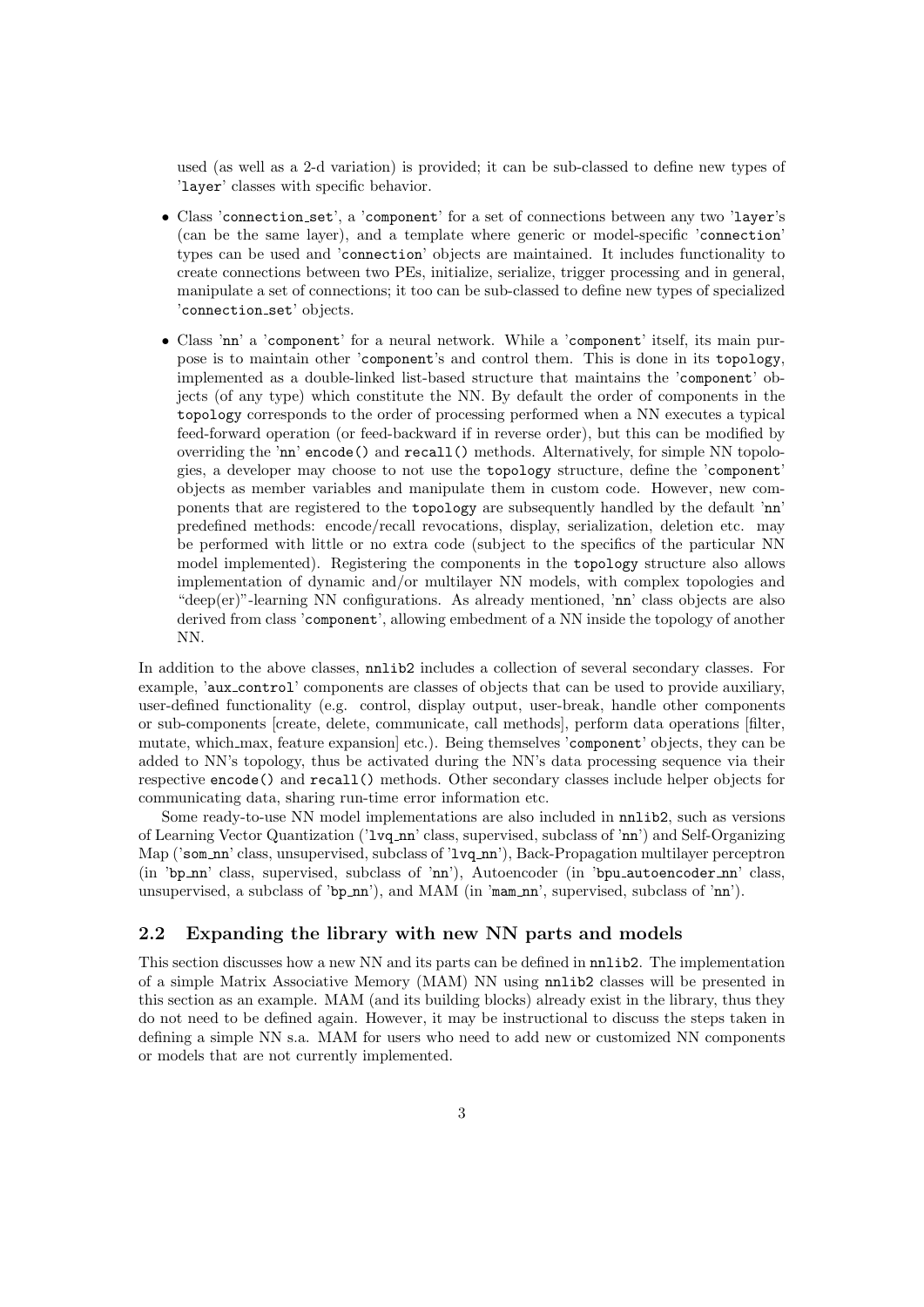

<span id="page-3-0"></span>Figure 1: Significant nnlib2 classes.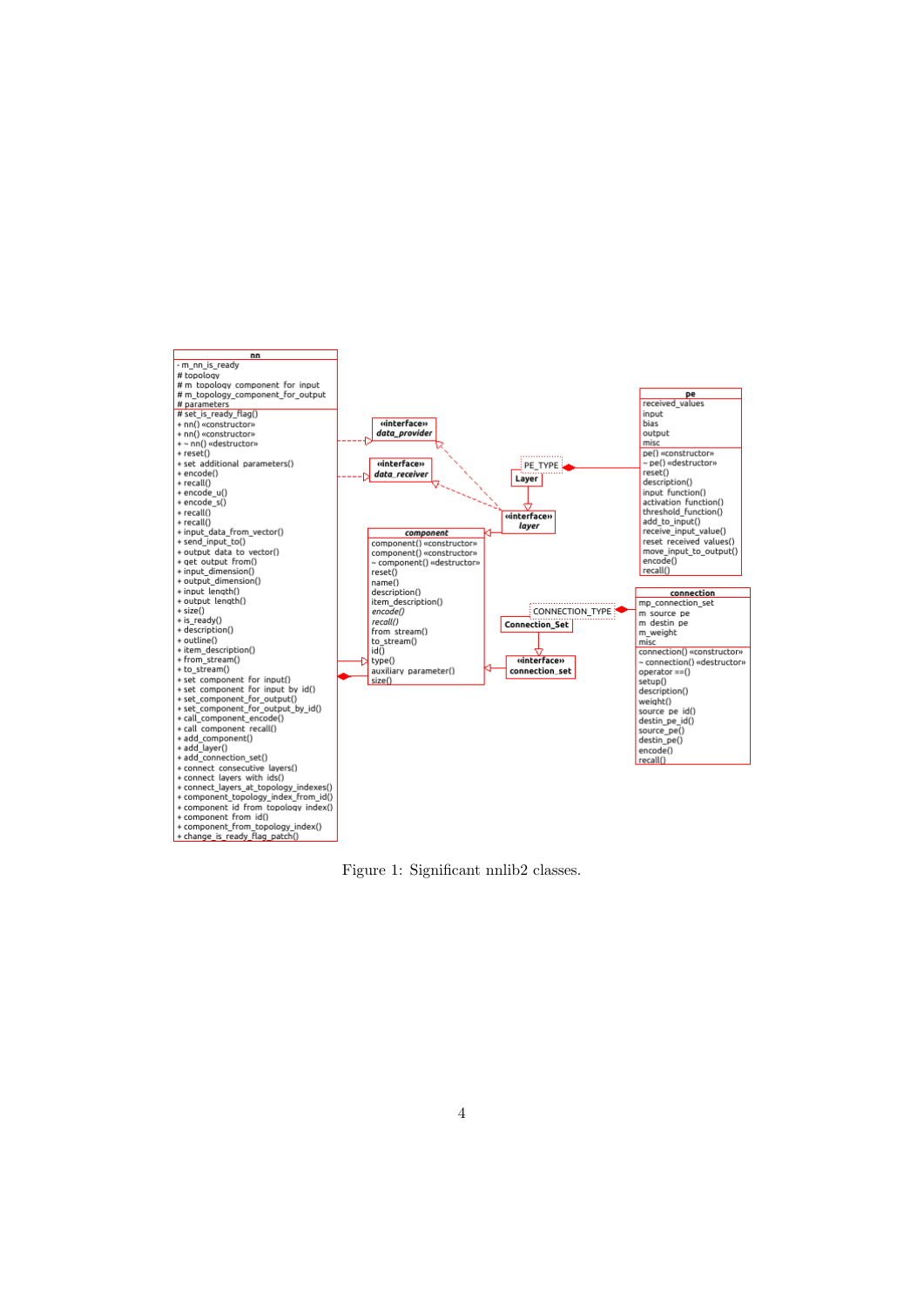MAM is a simple supervised model trained by Hebbian learning that stores input-output vector pairs  $(x, z)$  by computing their tensor product and storing it in a d x c matrix M (where d and c is the dimensionality (length) of x and z vectors respectively). Encoding is a non-iterative process, where

$$
M = x^T z \tag{1}
$$

is computed. Recall is also done in a single step where, given input  $x$  and matrix  $M$ .

$$
xM = xx^T z \tag{2}
$$

is computed, which simplifies to

$$
(x_1^2 + x_2^2 + \ldots + x_d^2)z \tag{3}
$$

i.e vector  $z$  multiplied by a number. Ideally, if this number equals to 1, a perfect recall of  $z$ is performed. Multiple vector pairs can be stored in a single matrix  $M_s$  which is the sum of the matrices  $M_i$  resulting for each vector pair i. MAM is the basis for several other associate memory models, but even the simple version described here has interesting properties: MAMs are bidirectional (x can be recalled from z as well as z from x) and allow deletion of stored vector pairs. However, this MAM has limited and variable storage capacity which may be enhanced by proper encoding and normalization of the input and output data. Another solution to the storage issue is to employ a system of multiple MAMs, adding new MAMs when the current ability to store a vector pair is exhausted.

While the MAM model is probably best implemented as a series of vector and matrix operations, it can also be realized as a simple NN. Only two layers of PEs, for  $x$  and  $z$  vectors respectively, are needed. These layers are fully connected (each PE in the first layer is linked to all PEs in the second) with connections whose weights collectively form matrix  $M_s$ . PEs apply simple functions: composition of inputs (the PE *input function*) is summation of the incoming values, and the result is typically copied to the output (no activation function is used, while a threshold function is optional in MAM NN PEs). During the MAM NN feed-forward encode process, the x feature values are input to the corresponding layer PEs, similarly  $z$  is input to the other layer, and connection weights (which are initially 0) are adjusted by

<span id="page-4-0"></span>
$$
w_{ij} = w_{ij} + (x_i z_j) \tag{4}
$$

where  $w_{ij}$  is the weight of the connection between the i-th PE in the first layer (having input equal to  $x_i$  [and same output, being the sum of the single input value]) to the j-th PE in the second layer (having input  $z_i$ ). To retrieve vector z given vector x, x is presented as input to the corresponding layer and a single feed-forward recall step is performed towards the other layer: PEs in the first layer transfer their inputs unmodified (again being the sum of the single input value) and pass them to the connections which multiply their weights and input the results to the second layer PEs which sum them (as mentioned earlier) and output values that collectively form the NN's output vector (ideally resembling  $z$ ).

To create the components of this simple NN (if they did not already exist) or define any new NN model behavior using nnlib2, the user has to subclass and modify 'component' classes (the NN's 'layer' and 'connection set' classes), sub-component classes ('pe' and 'connection' etc) with the model-specific processing behavior. In the first case, the new components should have their encode() and recall() functions overridden (if the default behavior does not suffice); if all required processing is defined in these functions, such components could even contain only generic, unmodified 'pe' and/or 'connection' objects. In the second case, custom 'pe' and 'connection' classes are created and placed in (possibly unmodified) 'layer' and 'connection set'-based objects. This second approach is used below, where MAM-specific 'pe'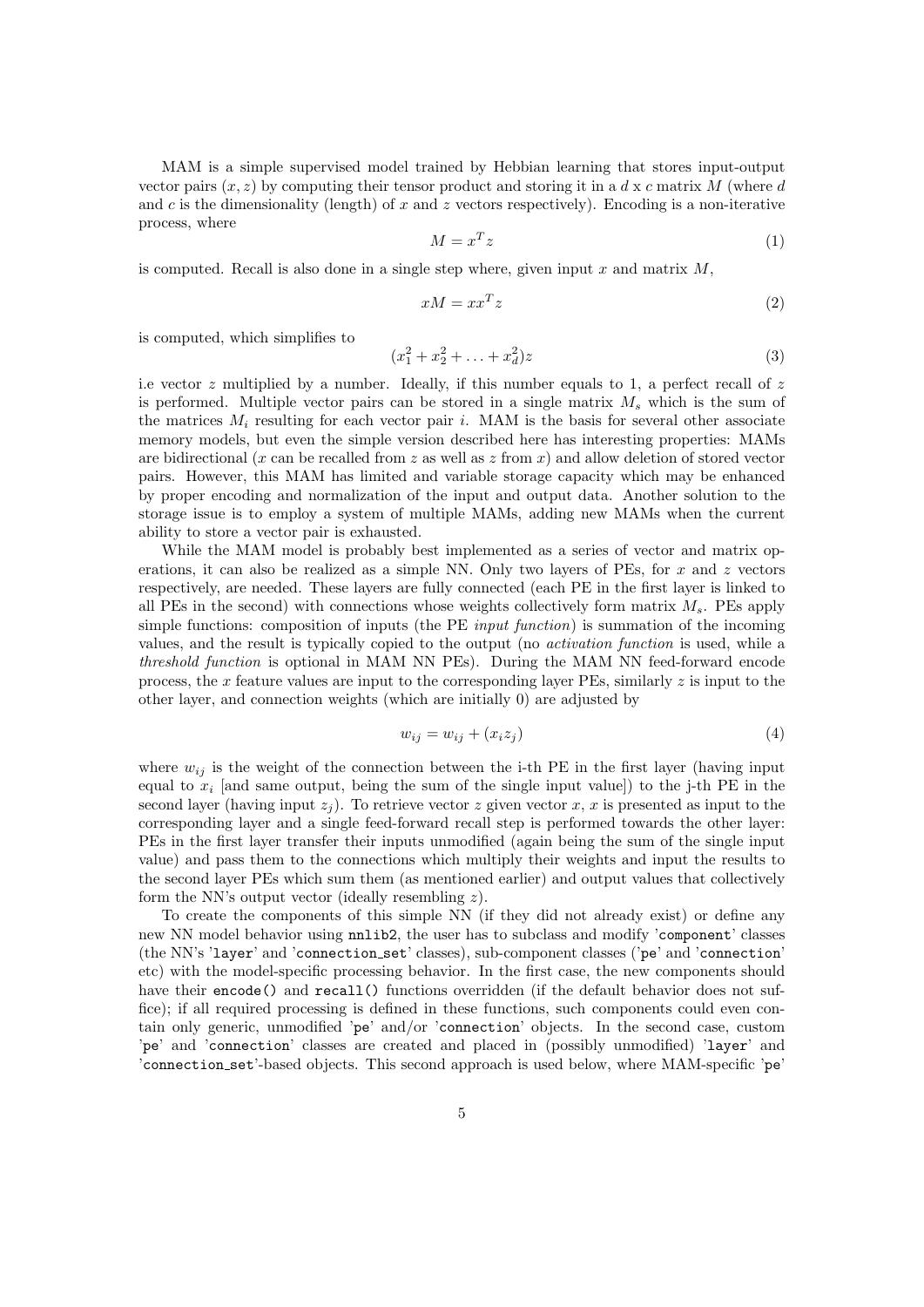and 'connection' classes containing the functionality specific to a simple MAM NN (called sMAM to distinguish it from the one already included in  $nnlib2$ ), as follows:

(a) PEs. The generic (unmodified) 'pe' class suffices for sMAM and no new 'pe'-based type is needed. Its default encode() and recall() functions invoke three methods, with the result of each (a single value) passed to the next, namely input function(), activation function() and threshold function(). This last threshold function() produces the final PE output value. The default input\_function() is summation, while the default activation\_function() and threshold function() are both set to perform the identity function. Therefore generic, unmodified, 'pe' objects output the sum of their inputs. Modifying these methods and/or 'pe' encode() and recall() customizes PE behavior. Any 'pe' object collects and temporarily stores the individual values received as input (via its receive\_input\_value() method) and uses input function() to process them and produce a single final input value; alternatively, this final input value can be accessed and computed directly (bypassing the collection of individual values and invocation of input function(), as briefly discussed later). While this fits perfectly the sMAM example, other NN models may require one or more PE types with modified behavior; to illustrate how this is done, a 'pe'-type ('sMAM\_pe') where a threshold\_function() applies sin() to its incoming data will be defined and used in the sMAM example below:

```
class sMAM_pe : public pe
{
DATA threshold_function (DATA value) { return sin(value); }
};
```
Note: header nnlib2.h contains various important definitions that depend on the target platform. DATA is one of them and is usually defined as double. Another useful macro is TEXTOUT which can be used to stream text output to standard output (cout when the target in a  $C_{++}$ console application, Rout i.e. R console in R, etc.

(b) Connections. Unlike MAM PEs, connections do need to be modified to provide the MAMspecific processing described earlier. Thus a 'connection'-based class ('sMAM connection') is defined and its encode() and recall() functions modified. Here the 'connection' methods source pe() and destin pe() (which return the source and destination PEs linked by the connection) are also useful:

```
class sMAM_connection : public connection
{
public:
void encode()
 { weight() = weight() + source_pe().output * destin_pe().input; }
void recall()
 { destin_pe().receive_input_value( weight() * source_pe().output ); }
};
```
Function encode() effectively performs [\(4\)](#page-4-0), while decode() sends the input multiplied by weight to the output layer PEs (via their receive\_input\_value()) to be summed during their decode() step (as described earlier).

(c) Define the sMAM component types from component templates. 'Layer' and 'Connection Set' (note the upper-case letters) are templates for the corresponding base classes, and can be defined to contain objects of the classes created above: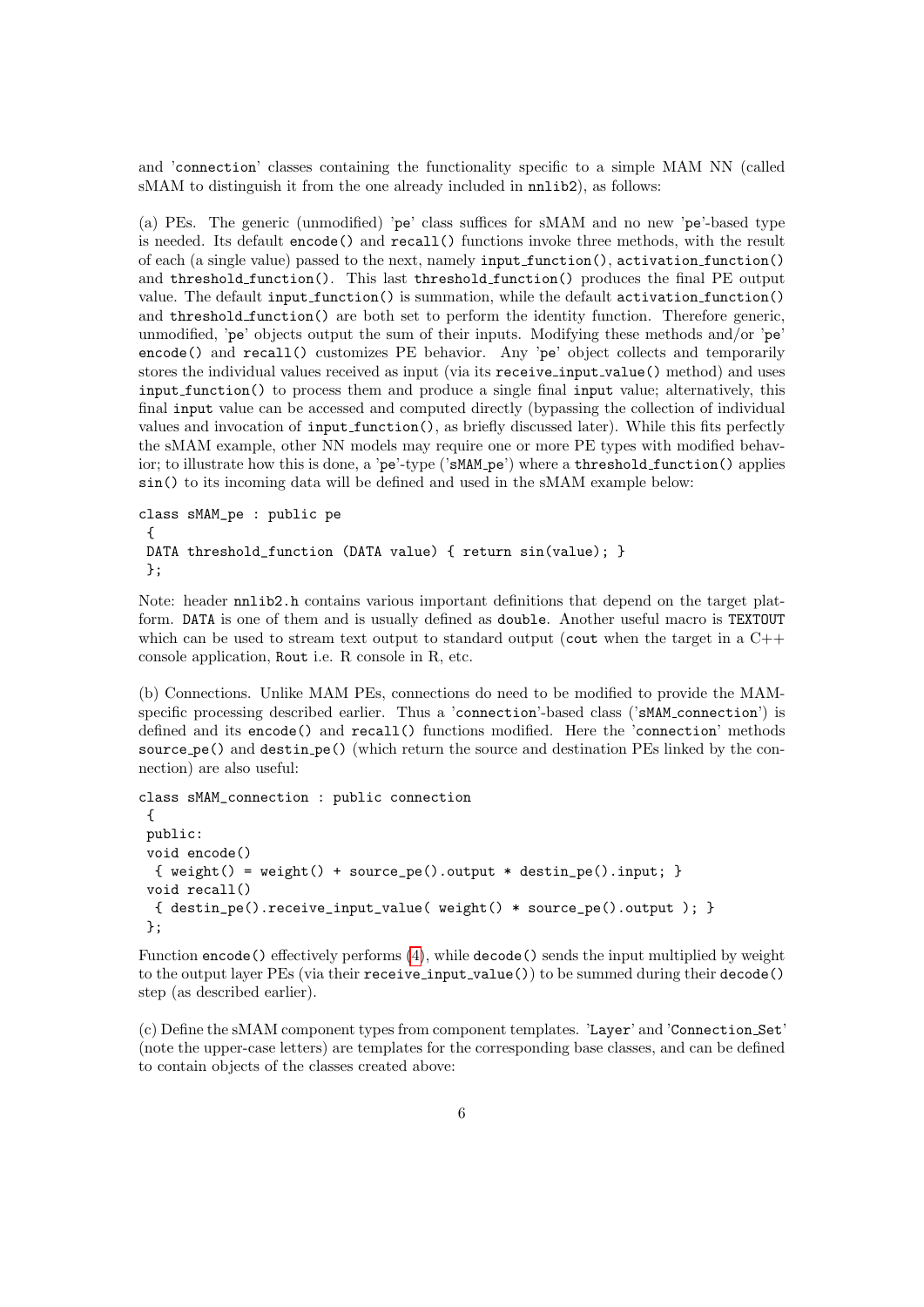typedef Layer <sMAM\_pe> sMAM\_layer; typedef Connection\_Set <sMAM\_connection> sMAM\_connection\_set;

If the defined layers were to contain generic 'pe' objects instead of 'sMAM pe's, the above sMAM\_layer definition would be:

### typedef Layer <pe> sMAM\_layer;

While these suffice for sMAM, in other more complex NN models multiple 'layer' and/or 'connection set'-type classes may need to be defined. Also (as mentioned earlier), in a NN implementation the processing details could be defined at component objects (such as 'layer' and 'connection set') instead of modifying sub-components ('connection' and/or 'pe'). This is sometimes dictated by the model's algorithm, and unavoidable, or could be useful for certain optimizations. To implement this approach in the sMAM example, components would sub-classed from templates 'Layer' and 'Connection Set' containing only generic 'pe' and 'connection' objects. Their encode() and recall() functions would need to be modified to provide the needed behavior. For example, a MAM-specific 'connection set' class could have its recall() function modified to perform for each connection c in the set:

destin\_pe(c).input = destin\_pe(c).input + c.weight() \* source\_pe(c).output;

To allow data processing be defined at component level, the internal variables that sub-components maintain (including weight for 'connection' or input and output for 'pe's are accessible from components. Here it was also chosen to bypass the destination 'pe' input function() and directly modify its final input value.

(d) finally, create the class for the actual MAM NN objects, based on 'nn'. Here the specific components will be created and the topology defined. In the sMAM case, only a constructor is needed; once the components are (dynamically) created and registered to the topology, the default 'nn' functions manipulating them suffice:

```
class sMAM_nn : public nn
{
public:
sMAM_nn(int input_length, int output_length)
 :nn("MAM Neural Network")
 {
topology.append(new sMAM_layer("Input layer", input_length, my_error_flag()));
 topology.append(new sMAM_connection_set);
 topology.append(new sMAM_layer("Output layer", output_length, my_error_flag()));
 connect_consequent_layers();
 set_ready();
}
};
```
A common, local to the NN, flag  $(my\text{-errorflag}() )$  is shared by the NN and its components to communicate run-time errors between them; the 'nn' method connect consequent layers() is called to detect sequences of layers and setup their internal connection sets (fully connecting them with 0 weights - other options, including random or pre-computed weights are available); finally,  $set\_ready()$  sets a flag indicating that the 'nn' is ready to encode or decode.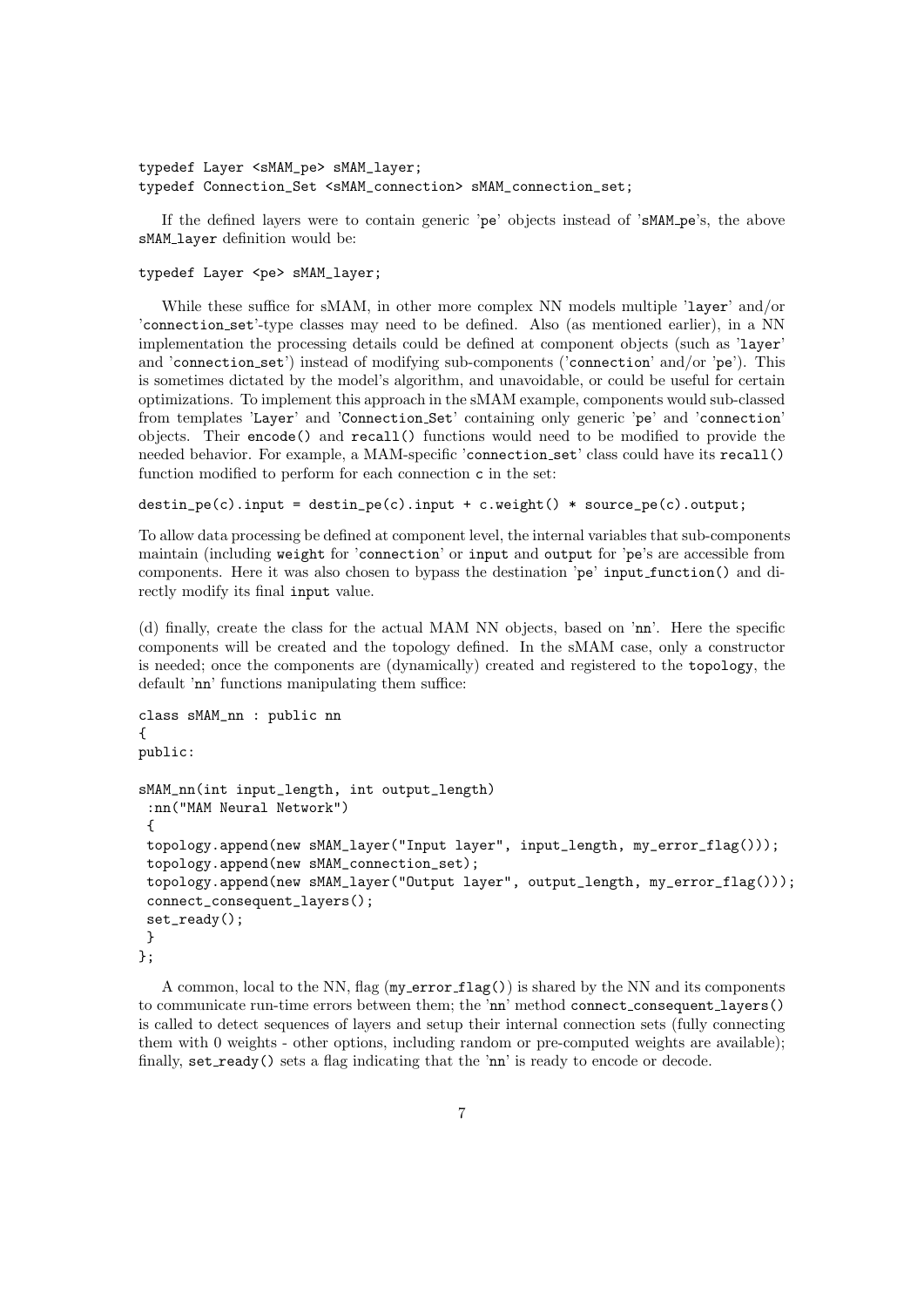Once defined sMAM nn objects can be created and used in the C++ project. To create one that maps input vectors of length 3 to output vectors of length 2:

sMAM\_nn theMAM(3,2);

Two functions provided by parent 'nn' class, namely encode\_u() and encode\_s() can be used for unsupervised and supervised training respectively, presenting data to the NN and triggering data encoding for the entire NN topology. The first, encode<sub>n(a)</sub> by default presents a single data vector to the NN and initiates its encoding, while the second encode s() is similar but presents a pair of vectors (input and desired output). Data recall functions are also provided by 'nn' class. To encode an input-output vector pair (in corresponding vectors input and output of length 3 and 2 respectively):

theMAM.encode\_s( input, 3, output, 2 );

and similarly, to get the sMAM output for given input:

```
theMAM.recall( input, 3, output_buffer, 2 );
```
where output buffer is a buffer (of length 2) to receive the NN's output.

To summarize, the entire code needed to define a simple MAM NN type is shown below. It can be found in nnlib2 file nn mam.h.

```
#include "nn.h"
namespace nnlib2 {
class mam_connection: public connection
{
public:
void encode() { weight() = weight() + source_pe(), output * destin_pe().input;}
void recall() { destin_pe().receive_input_value ( weight()*source_pe().output ); }
};
typedef Connection_Set<mam_connection> mam_connection_set;
class mam_nn : public NN_PARENT_CLASS
{
public:
mam_nn() :nn ("MAM Neural Network") {}
bool setup(int input_length,int output_length)
 {
reset();
 add_layer( new Layer < pe > ( "Input layer" , input_length ) );
 add_connection_set( new mam_connection_set );
 add_layer( new Layer < pe > ( "Output layer", output_length ) );;
 connect_consecutive_layers();
return no_error();
 }
```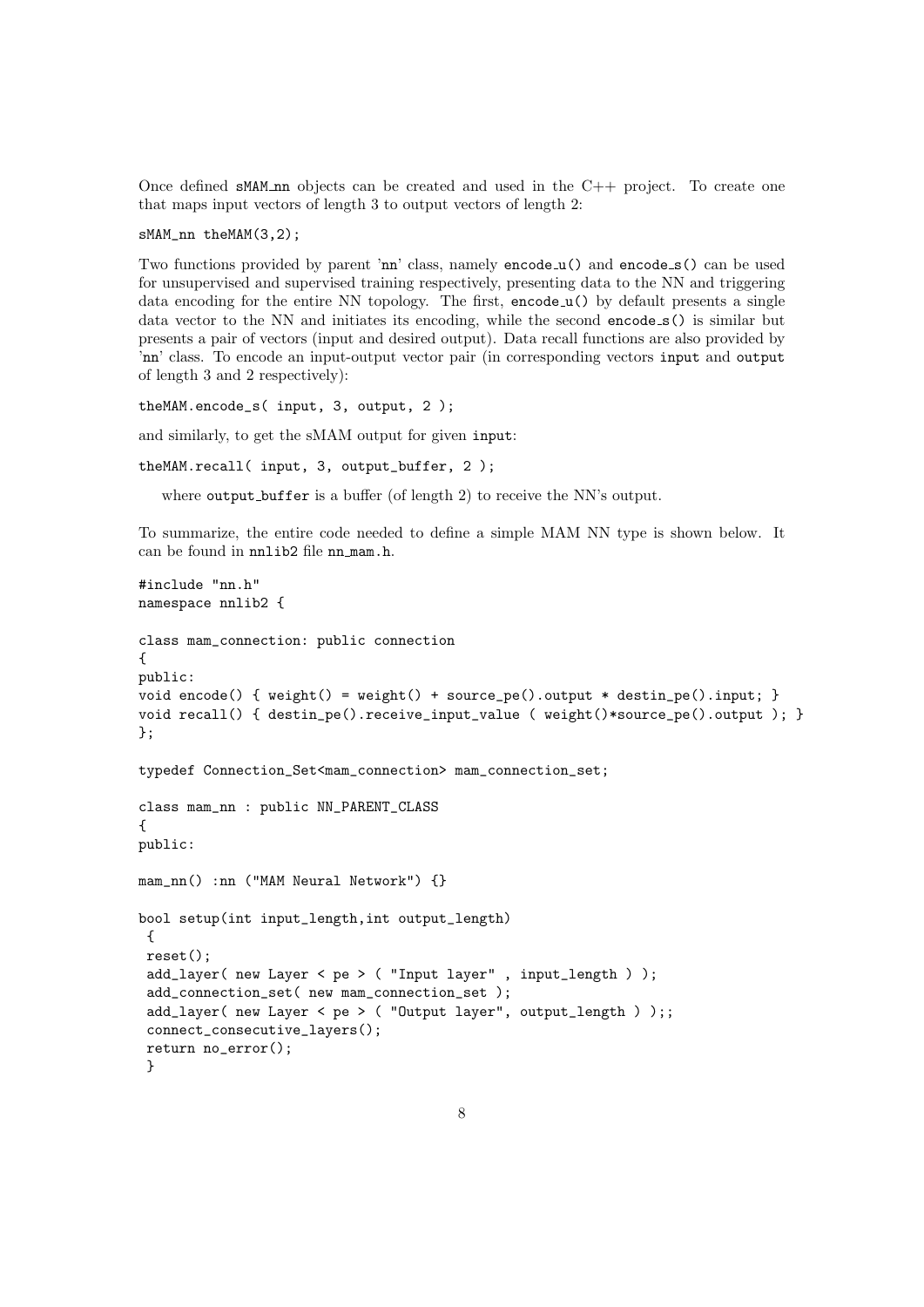};

}

A (very minimal)  $C++$  application that uses this mam nn could be as follows:

```
#include "nn_mam.h"
int main()
{
DATA input [4] [3] =
{
   { 1, 1, -1 }, // row 0
   {-1, -1, -1}, \frac{1}{\sqrt{2}}\{ 1, -1, 1 \}, \frac{1}{2} row 2
  { 1, 1, 1 }, // row 3
  };
DATA output[4][2] ={
   { 0, 1 }, // encode type 1 for row 0
   { 1, 0 }, // encode type 0 for row 1
   { 0, 1 }, // encode type 1 for row 2
  { 0, 1 }, // encode type 1 for row 3
  };
mam_nn theMAM(3,2);
// train (encode) the input-output pairs to MAM...
for(int i=0; i<4; i++)theMAM.encode_s(input[i],3,output[i],2);
// retrieve output from MAM for input #0
DATA nn_output_buffer[2];
theMAM.recall(input[0],3, nn_output_buffer,2);
// ...
return 0;
```
}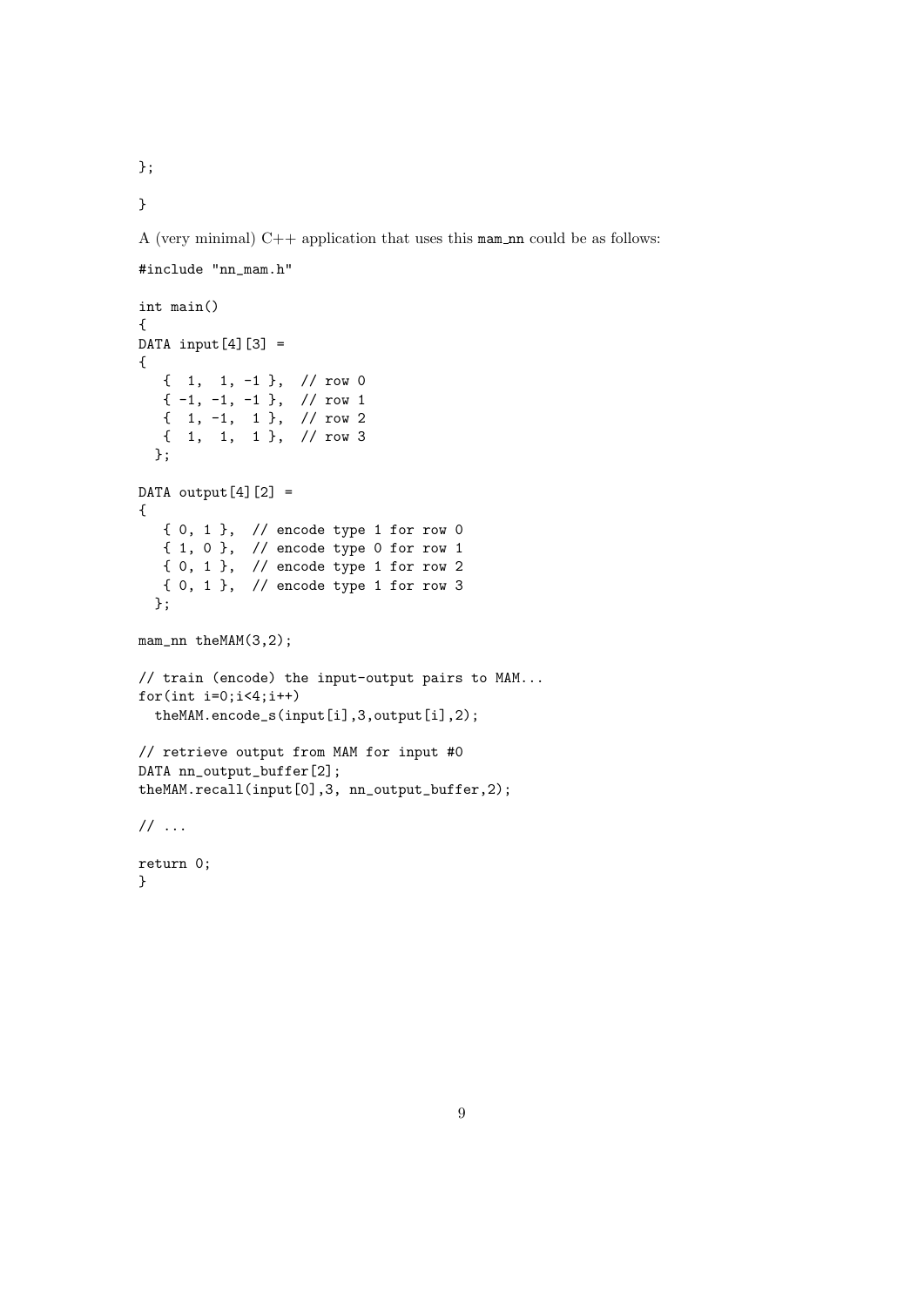# <span id="page-9-0"></span>3 The nnlib2Rcpp R package

The nnlib2Rcpp R package includes nnlib2 in its source code, and uses in two ways: (a) to provide wrapper R functions for some of the predefined NN models in nnlib2, and (b) to provide an R module for creating NN that contain components (s.a. layers and sets of connections) defined using nnlib2. Thus, package nnlib2Rcpp provides a small collection of ready-to-use neural network models that can directly be used in moderately sized problems, and also some tools to aid the experimentation with new neural network components and models (which may be useful for prototyping custom NN models or for educational purposes). Below is a brief discussion of how the predefined NN collection is used, while the implementation of new types of NN components and models is discussed in later sections.

### 3.1 Using predefined neural network models in nnlib2Rcpp

The package contains ready-to-use R functions and modules for several NN types. These currently include versions of an auto-encoding NN (Autoencoder, for PCA-like dimensionality reduction or expansion), Back-Propagation (BP, for input-output mappings), unsupervised Learning Vector Quantization (LVQu, for clustering), supervised LVQ (LVQs, for supervised classification), and Matrix Associative Memory (MAM, for storing vector pairs). All implemented models accept and process numerical data, usually in the form of vectors or matrices. Details and information for each function can be found in the package [reference manual](https://cran.r-project.org/web/packages/nnlib2Rcpp/nnlib2Rcpp.pdf) or by invoking the package builtin documentation (i.e. calling help(package='nnlib2Rcpp') in R). Two brief examples follow below.

### 3.1.1 An unsupervised example

Functions are provided for the predefined NN models that employ an unsupervised training approach (are not trained using a second dataset of desired output); such are the Auto-encoder and Unsupervised-LVQ. For example, placing the iris data set (from R package datasets) in 3 clusters using Unsupervised LVQ can be done by invoking the related LVQu function, in a manner similar to:

```
LVQu(iris_s, 3, number_of_training_epochs = 100, neighborhood_size = 1)
```
This will return a vector of cluster id numbers (0, 1 or 2) indicating the cluster assigned to each iris case. Before doing so, however, some data pre-processing must be done. LVQs require numerical data only, and this data needs to be in [0,1] range, so the complete example is:

```
# Create data to use in examples below (scale iris features to 0..1 range):
iris_s \leq as.matrix( iris [1 : 4])
c_min <- apply( iris_s, 2, FUN = "min" )
c_{\text{max}} <- apply( iris_s, 2, FUN = "max" )
c_{rng} <- c_{max} - c_{min}iris_s <- sweep( iris_s, 2, FUN="-", c_min )
iris_s <- sweep( iris_s, 2, FUN="/", c_rng )
# Apply unsupervised LVQ
ids <- LVQu( iris_s, 3, 100, 1 )
```
which results in: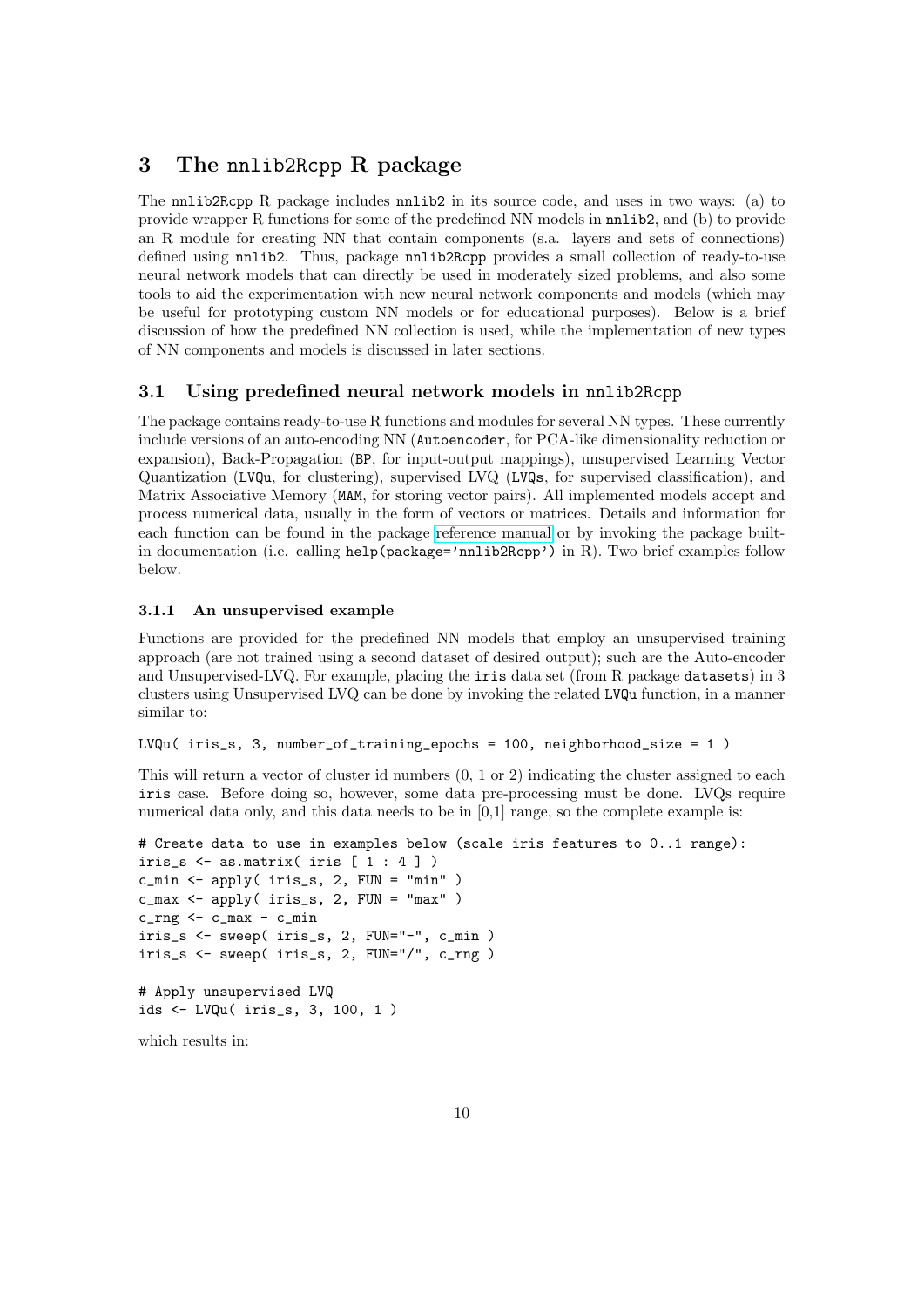| abi < |  |  |  |  |  |  |  |  |  |  |  |  |  |  |  |  |  |  |  |
|-------|--|--|--|--|--|--|--|--|--|--|--|--|--|--|--|--|--|--|--|
|       |  |  |  |  |  |  |  |  |  |  |  |  |  |  |  |  |  |  |  |
|       |  |  |  |  |  |  |  |  |  |  |  |  |  |  |  |  |  |  |  |
|       |  |  |  |  |  |  |  |  |  |  |  |  |  |  |  |  |  |  |  |
|       |  |  |  |  |  |  |  |  |  |  |  |  |  |  |  |  |  |  |  |

#### 3.1.2 A supervised example

Models that use supervised training (such as BP, Supervised-LVQ and MAM) are implemented as modules. This allows them to be placed in R variables and structures (such as vectors) and thus maintain state, be trained, used, saved to and restored from files, later retrained or applied to new data etc. For example, "LVQs" module is a Supervised Learning LVQ. To train it with iris s data, a proper known classification id, i.e. the desired output indicating the correct species for each  $i$ ris  $s$  case, is required. These ids should be integers from 0 to n-1, where n the number of classes (here  $n=3$  species):

iris\_desired\_class\_ids <- as.integer( iris\$Species ) - 1

A supervised learning LVQ (LVQs) object is created and stored in variable lvq as follows:

lvq <- new( "LVQs" )

To encode input-output pairs in the lyq object (here for 100 training epochs):

```
lvq$encode( iris_s, iris_desired_class_ids, 100 )
```
Once trained, the model can be used to recall the class id for given data by using its recall method. To reclassify the original  $iris_s$  data and plot results (Figure [2\)](#page-11-0):

```
lvq_recalled_class_ids <- lvq$recall( iris_s )
plot( iris_s, pch = lvq_recalled_class_ids + 1)
```
In addition to encode and recall, all supervised NN modules provide methods to display their internal state (print) and store it (save) or retrieve it (load) using files. The ability to store a NN to file allows a trained model to be applied on new data without retraining it, or interrupt training and later resume it, or share a trained model with other nnlib2Rcpp users (or even nnlib2 C++ apps), or include and invoke a trained model on Shiny web apps etc.

### 3.2 Expanding the library of NN components

The next sections outline the process of creating new, not currently implemented, or custom neural network parts and models in nnlib2Rcpp using the included nnlib2 classes. Much of the information provided here is discussed in greater detail earlier (see section [2\)](#page-1-0). While many users of the package may choose to skip these sections and only use predefined parts, components and/or models, these sections provide insight on the underlying classes needed to create new ones which, possibly combined with existing NN parts, can be employed in 'NN' R module objects (discussed later) to form NNs. Implementing new components does currently (as of version 0.1.4 described herein) require the package source code, package Rcpp, Rtools and some familiarity with the  $C++$  language, but since significant NN functionality is provided by the included nnlib2  $C++$ base classes, this last requirement may be minimal.

All predefined neural network models in nnlib2Rcpp are implemented using a collection of  $C++$  base classes and templates for creating NN. This class library, called nnlib2, is included in the package source and interfaced to R via package Rcpp. It contains classes that correspond to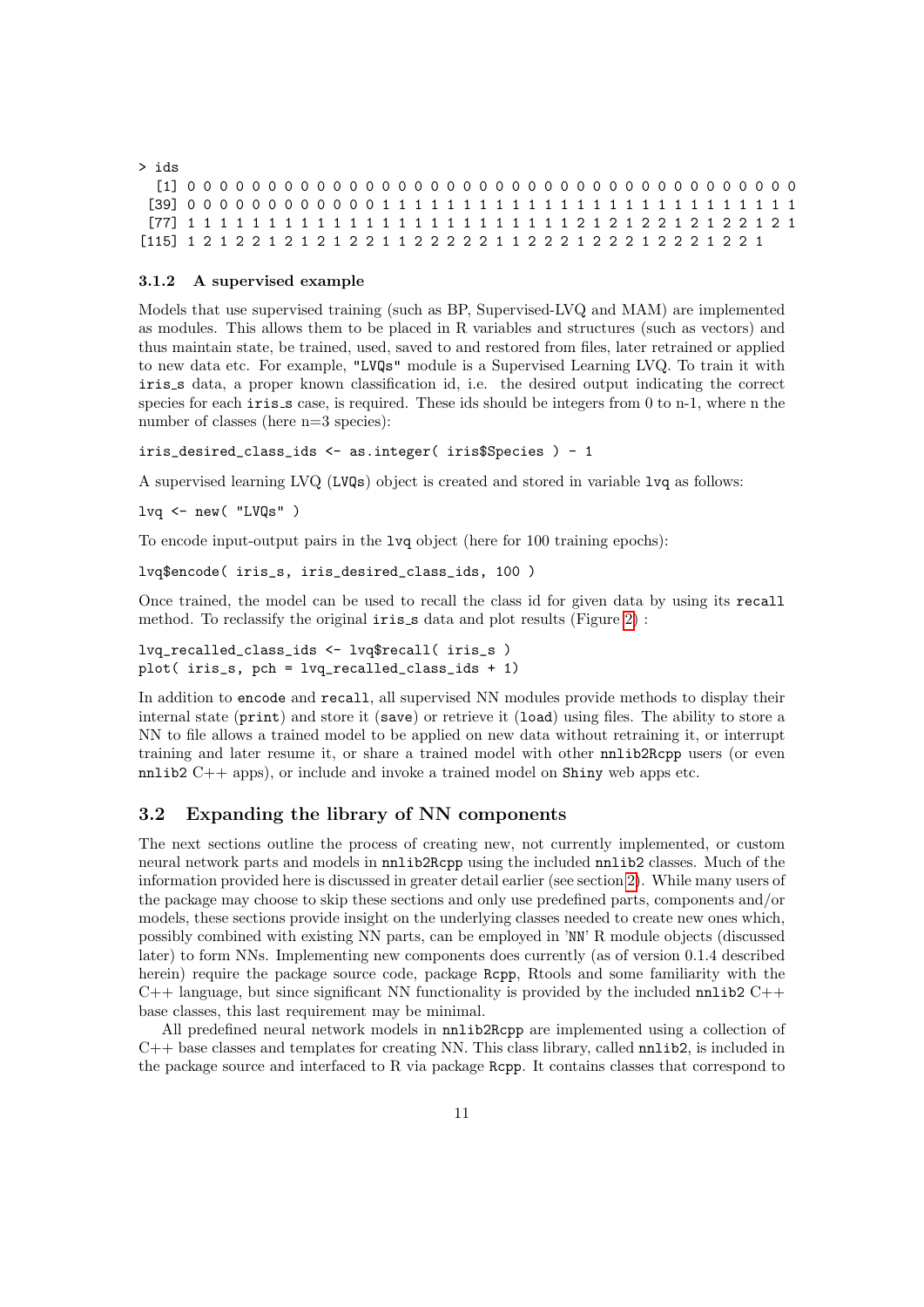

<span id="page-11-0"></span>Figure 2: Iris classes recalled by a Supervised LVQ NN.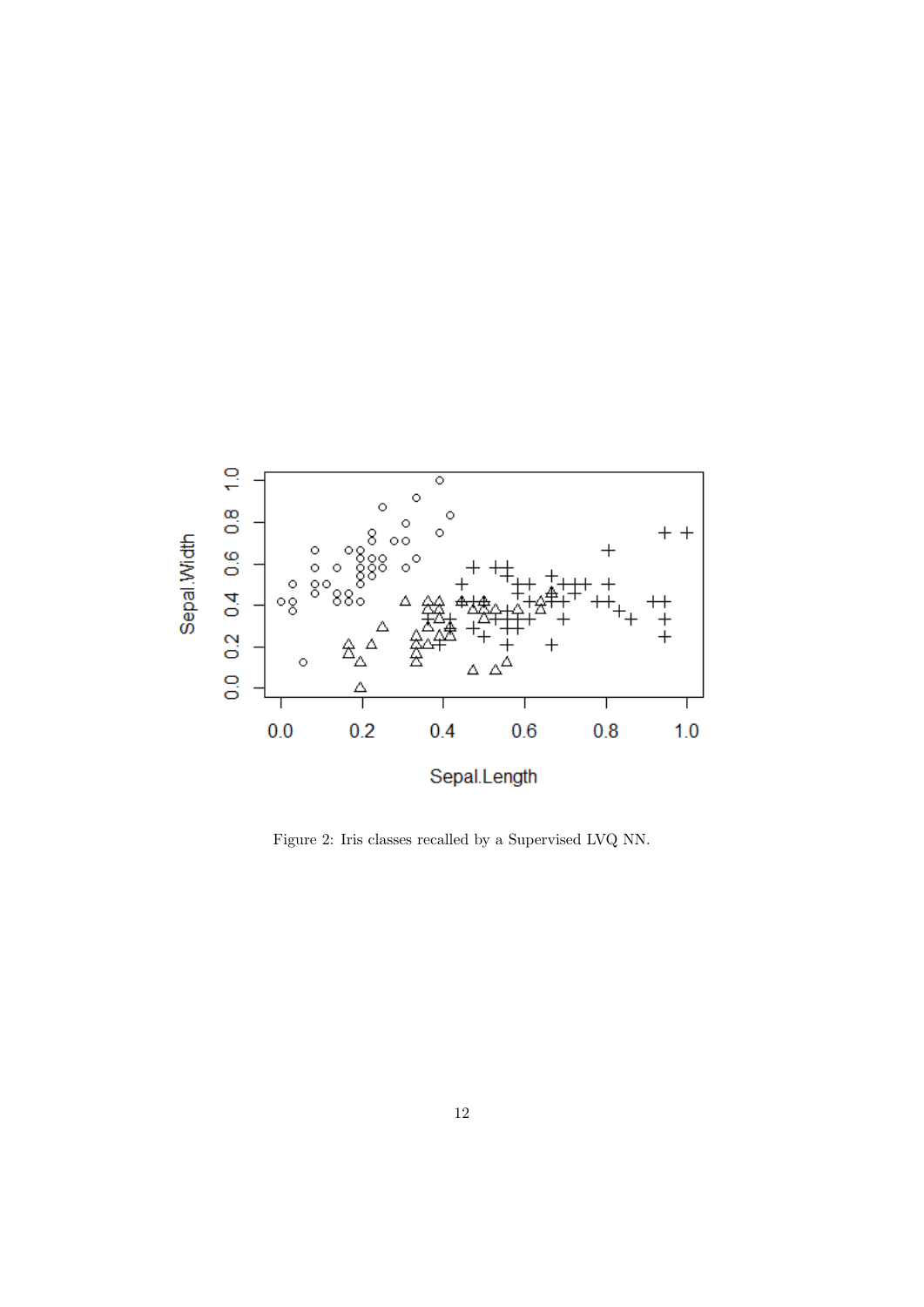the basic NN building elements described in classic practical related literature. Thus dissimilar NN can be defined using a scheme common for all models, which breaks each model into the same components and sub-components, organizes them in a network "topology" and controls the processing performed by each part during encoding or recalling (outputting) data. The nnlib2 base classes can be used for implementing different NN parts and models with code that follows a common pattern, allowing functionality reuse and helping code readability. Being written in a compiled language, the produced models are also relatively fast (at least for limited data sizes and NN complexities) and, since nnlib2 is actually a separate standalone target-independent  $C_{++}$  library, they can be included in various other types of  $C_{++}$  projects.

A brief (and somewhat simplified) outline of the most significant classes in nnlib2 is shown in the class-diagram of Figure [1,](#page-3-0) and is as follows: All NN are based on class "nn" which maintains one or multiple "component"-class objects in its topology (an internal ordered list of NN components). Such components may include "layer" objects, "connection set" objects (sets of connections between two layers), entire other "nn" objects, special-purpose components etc. The class "layer" defines components that are layers of processing nodes and provides predefined layer-related functionality; objects of this class internally maintain the nodes (here called 'processing elements') which are objects based on class "pe". Similarly, a "connection set" is a set of connections between two "layer" objects, and maintains objects inherited from class "connection" which connect particular nodes in the layers. To simplify the creation of layers and sets of connections containing custom "pe" and "connection" types respectively, class templates "Layer" (or "Layer2D" for 2-d layers) and "Connection Set" can be used (note that template names use capital initial letters). New "layer" and "connection set" types or sub-classes can also be defined based on these templates.

All aforementioned classes have an 'encode' method, invoked when the NN is trained (training stage), and a 'recall' method invoked when data is retrieved (mapping stage). These two methods contain the core instructions for a single step of data processing (for example a single encoding step in an iterative encoding process). Calling the encode method of a "nn" object (a neural network) probably -and by default- triggers a sequence of encode invocations in its components which, in turn, invoke the encode method of their sub-components ("pe" objects in a "layer", "connection" objects in a "connection set"). In any case, new NN parts and models can be defined by sub-classing these base classes and overloading the methods (especially constructors and 'encode'/'recall') to modify their functionality. Some examples follow below.

### 3.2.1 Defining new types of nodes and layers

Assume a layer is needed with a new (rather useless) type of nodes that output the sum of their inputs plus 10 when recalling data. First, the new node class needs to be defined, based on"pe". The "pe" base class provides a method for receiving multiple incoming values (receive input value) and an overridable method for initial processing of these values (input function) whose result is stored in its internal variable 'input'. Subsequent internal processing will produce a final value, and place it in variable 'output'. By default, unmodified (generic) "pe" objects simply output the sum of all incoming values. The new type of nodes called "JustAdd10 pe" could be implemented as shown below, first invoking the baseclass recall and then adding 10 (note: this example may be already implemented in the package "additional parts.h" file on the development version on GitHub i.e. at [this link\)](https://github.com/VNNikolaidis/nnlib2):

```
class JustAdd10_pe : public pe
 {
public:
void recall() { pe::recall(); output = output + 10; }
```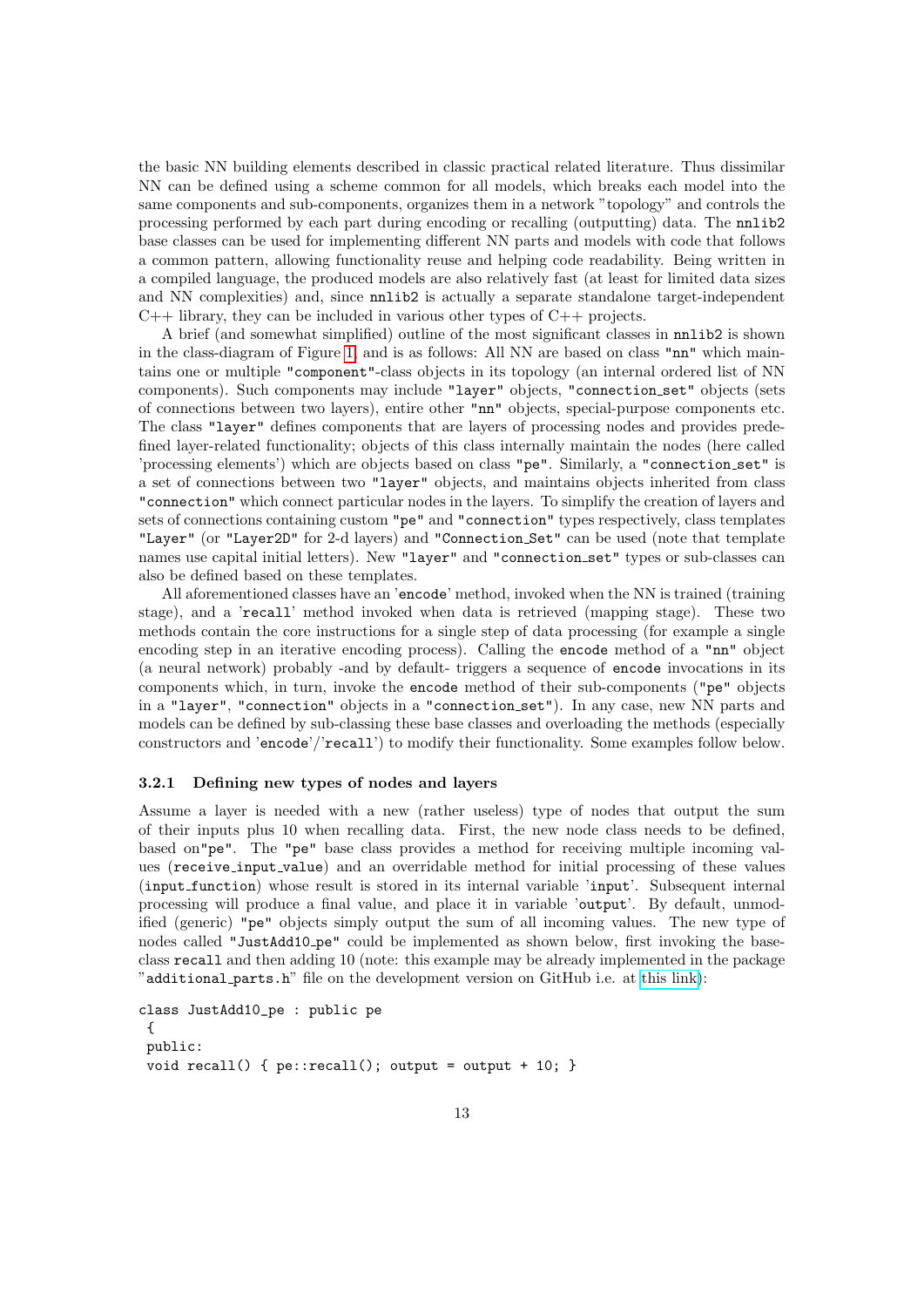};

Below, the "Layer" template is used, to create (in variable r) a layer containing 25 such nodes labeled "test layer":

Layer< JustAdd10\_pe > r ( "test layer",  $25$  );

The same template can be used to define new "layer" component types, or sub-classes with customized layer functionality. For example to define a type (named "JustAdd10\_layer") :

typedef Layer < JustAdd10\_pe > JustAdd10\_layer;

### 3.2.2 Defining new types of connections and connection sets

To illustrate the definition of a new type of connections (and, later, of an entire NN that uses them), the code for the (particularly simple) MAM NN (as included in file "nn mam.h" of the package source) is analyzed below. The MAM connections encode data by multiplying the values of the nodes they connect, adding the result to their (initially zeroed) weights. During recall, the connection multiplies the incoming value to its weight and sends the result to the connected (destination) node. With base-class "connection" methods source pe and destin pe providing access to the connected source and destination nodes, a class for MAM-specific connections may be defined as:

```
class mam_connection: public connection
{
public:
void encode() { weight() = weight() + source_pe().output * destin_pe().input;void recall() { destin_pe().receive_input_value ( weight() * source_pe().output ); }
};
```
Below, the "Connection Set" template is used to create (in variable q) an empty set of such connections labeled "test connections" (the actual connections will be added later):

Connection\_Set < mam\_connection > q ( "test connections" );

The same template can be used to define new "connection set" component types or sub-classes with customized functionality. For example to define a type (named "mam\_connection\_set"):

typedef Connection\_Set < mam\_connection > mam\_connection\_set;

### 3.3 Defining new types of neural networks (with bare Rcpp bindings)

The obvious (but not particularly R-friendly) way to create a new NN model is to sub-class the related  $nnlib2$  'nn'  $C++$  class, modify it for the desired model-specific functionality and expose it to R via Rcpp. This approach was taken for the predefined models, and results in the best run-time performing NN implementations. Since the NN class is the one actually presented to the user, its implementation may vary. For example, the code for the MAM NN (taken from file mam\_nn.h in the package source with only headers and comments removed) is shown below. MAMs have a 2-layer, fully connected topology (each node in one layer has connections with all nodes in the other); the simplest version of MAM (implemented here) uses two layers of generic nodes with a set of MAM connections (as defined the previous section) between them: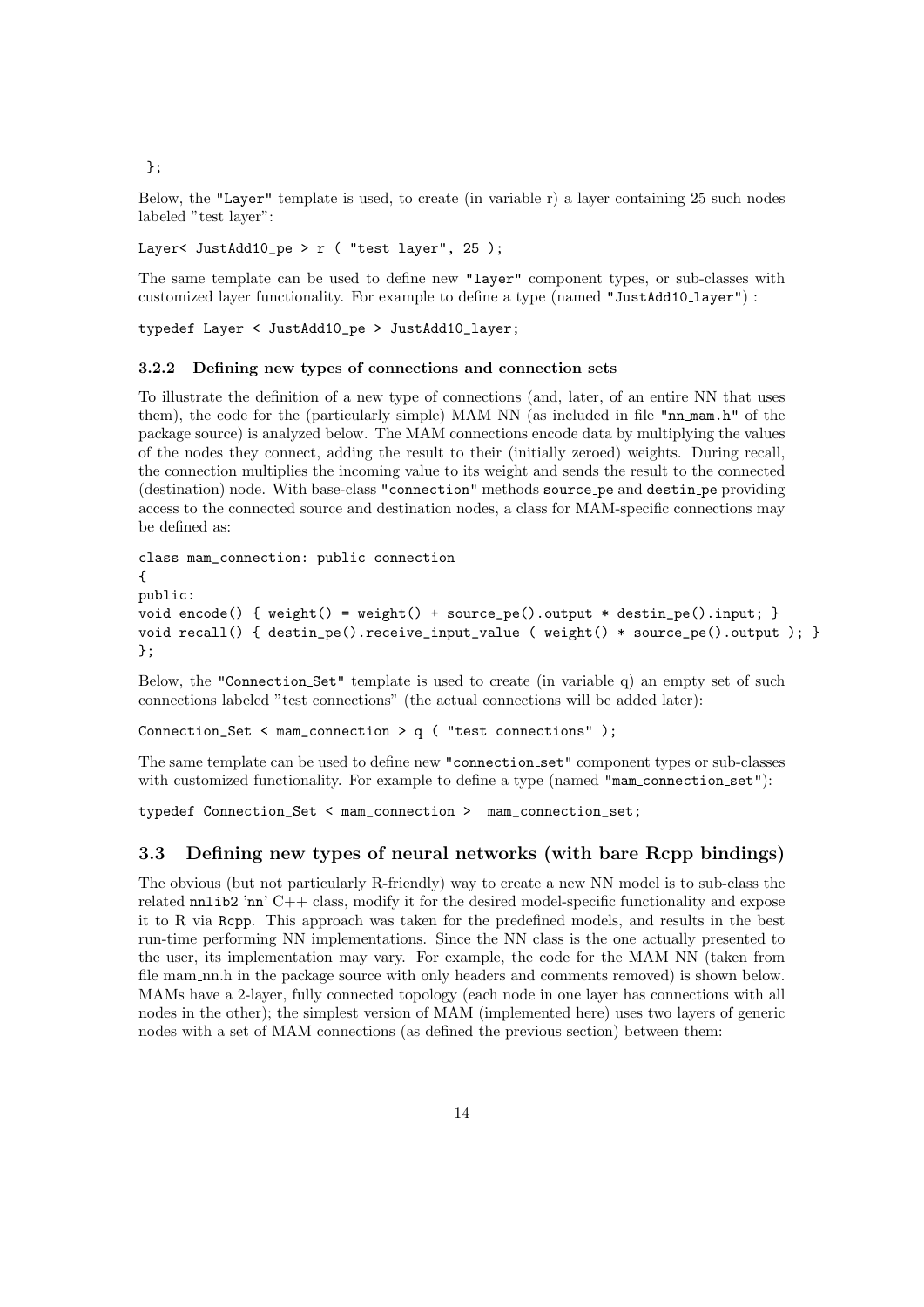```
class mam_nn : public nn
{
public:
mam_nn():nn("MAM Neural Network") {}
bool setup(int input_length,int output_length)
 {
reset();
 add_layer( new Layer < pe > ( "Input layer" , input_length ) );
 add_connection_set( new mam_connection_set );
 add_layer( new Layer < pe > ( "Output layer", output_length ) );
 connect_consecutive_layers();
return no_error();
 }
};
```
The setup method above adds the three components to the NN topology, i.e. two layers containing generic "pe" and a set of MAM-specific connections between them; layers must be setup before creating connections between their nodes, so "nn" method connect consecutive layers is called last, which (by default) populates the set with all possible connections between the nodes of the two layers, fully connecting them. For this very simple NN model no other code is required, except the "glue code" exposing this class (including the default encode and recall methods inherited from parent "nn" class) as a module to R using typical Rcpp methodology (see [Eddelbuettel and Francois](#page-24-0) [\(2017\)](#page-24-0)).

### 3.4 Creating neural networks with the 'NN' R module

A more versatile, R-based way to combine layers and connections into a neural network is provided by the NN module which **nnlib2Rcpp** package includes (as of version 0.1.4). This module maintains a neural network object (with initialy empty topology) and provides an interface to build it from components, monitor it, input to and output data from it, train and generally use it from R. Any of the component types (such as layers and connection sets) created for the predefined NN in the package, or any other custom components defined by the user can be added to its topology. The module can be used to create NN models with mixed component types, recursive or reverse-direction connections, unusual encoding or recalling sequences and, generally, aids experimentation by allowing significant control of the models from R. Once a NN module object is created, it can be manipulated by methods such as:

- add layer: to create (and append to the topology) a new layer containing a given number of nodes; the type of this layer (and thus also of the nodes it contains) is defined by 'name' parameter, with names available for several predefined layer types while additional names can be supported for user-defined components.
- add\_connection\_set: to create (and append to the topology) a new empty set of connections. It does not connect any layers (as they may not be setup yet) nor contains any connections. The type of this set (and thus also of the connections it will contain) is defined by 'name' parameter, with names available for several predefined types of such sets; again additional names can be supported for user-defined ones.
- create connections in sets: to fill connection sets with connections, fully connecting adjacent layers by adding all possible connections between their nodes.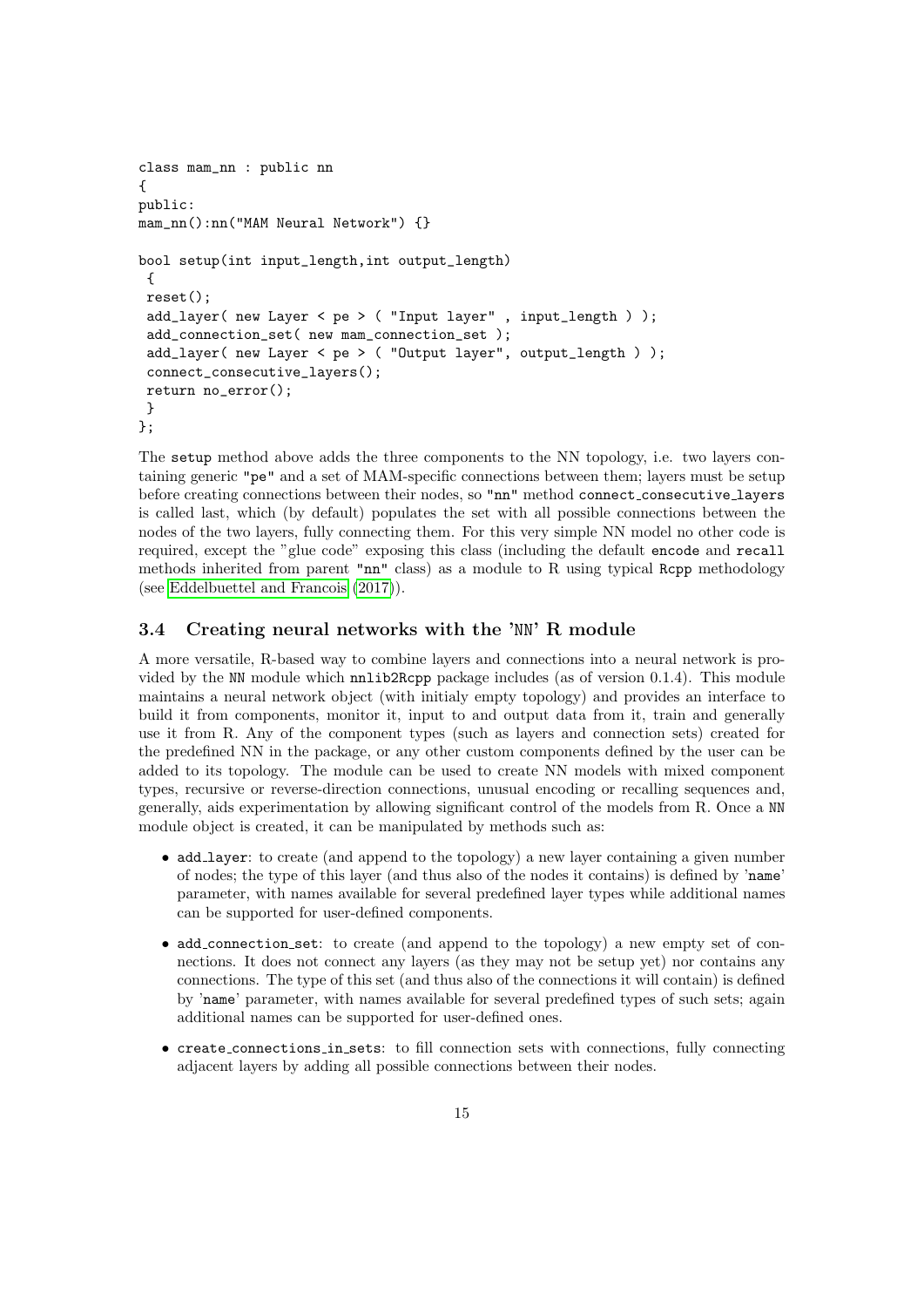- connect layers at: to insert a new empty set of connections (whose type is specified by 'name' parameter) between two layers and prepare it to connect them (no actual connections between layer nodes are created).
- fully connect layers at: as above, but also fills the set with all possible connections between the nodes of the two layers.
- add single connection: to add a single connection between two nodes.
- remove single connection: to remove a single connection between two nodes.
- input\_at: to input a data vector to a component in the topology.
- encode at: to trigger the encoding operation of a component in the topology.
- recall at: to trigger the recall (mapping, data retrieval) operation of a component in the topology.
- encode all: to trigger the encoding operation of all components in the topology, in forward (first-to-last) or backward (last-to-first) order.
- recall all: to trigger the recall (mapping, data retrieval) operation of all components in the topology, in forward or backward order.
- get\_output\_from: to get the current output of a component.
- get input at: to get the current input at a component.
- get weights at: to get the current weights of the connections in a connection set component.
- get weight at: to get the current weights of a particular connection in a connection set.
- set weight at: to set the current weight of a particular connection in a connection set.
- print: to print the internal NN state, including the state of each component in topology.
- outline: to show a summary of the NN topology.
- ...and others. More information is available in the package documentation (type ?NN in R).

For example, the NN module can be used to create a NN similar in functionality to the simple MAM described earlier; To define a NN that accepts input-output pairs of 3 element vectors, first a NN object is created (in variable m) and then two generic layers of 3 nodes are added to its topology:

```
m <- new( "NN" ) \# create NN object in variable m
m$add_layer( "generic" , 3 ) # add a layer of 4 generic nodes<br>m$add_layer( "generic" , 3 ) # add another layer of 3 generic
                                    # add another layer of 3 generic nodes
# next, add a full set of MAM connections between the two
# layers which currently are at positions 1 and 2 in topology:
m$fully_connect_layers_at(1, 2, "MAM", 0, 0)
```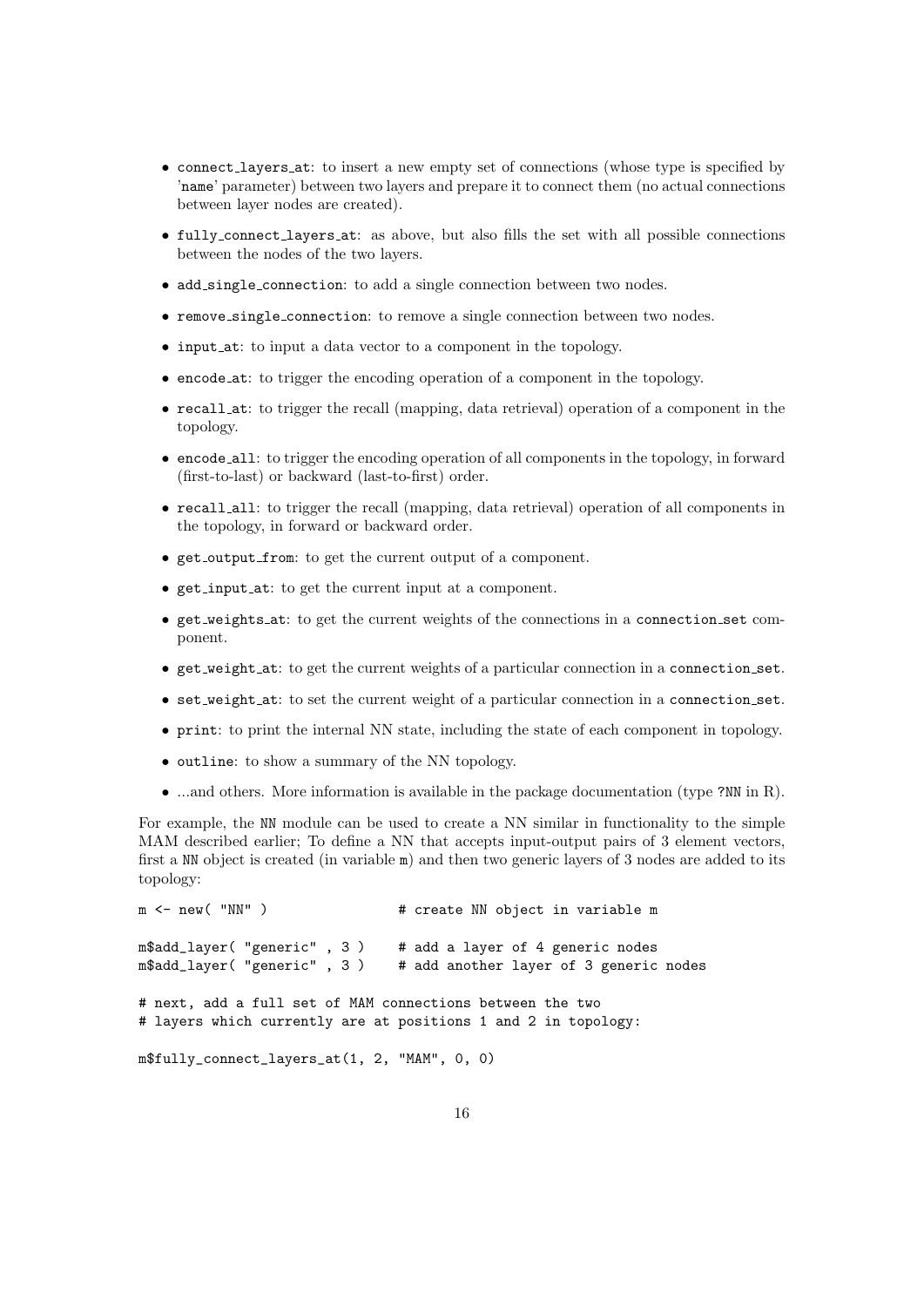As specified by its parameters, the last step where fully connect layers at is called effectively inserts a "mam connection set" component between positions 1 and 2 of the topology and connects all corresponding layer nodes by adding connections having weights initialized to 0. The final topology contains three components, a layer currently in topology position 1, a set of 9 MAM connections in 2, and another layer in position 3. This can be verified by using the outline method, which results in:

```
> m$outline()
------Network outline (BEGIN)--------
Neural Network (Ready - No Error)
Current NN topology:
@1 (c=0) component (id=67) is Layer : generic of size 3
@2 (c=1) component (id=69) is Connection Set : MAM (Fully Connected) 67-->68 of size 9
@3 (c=2) component (id=68) is Layer : generic of size 3
---------Network outline (END)--------
```
(note that component ids are assigned at run-time, and may differ). This NN stores input-output vector pairs. Two such vector pairs are encoded below (this simple MAM is not very powerful in mapping data, so ideal examples were selected):

```
m$input_at(1, c( 1, 0, 0)) # input 1st vector of a pair to laver at 1
m$input_at(3, c( 0, 0, 1 ) ) # input 2nd vector of a pair to layer at 3<br>m$encode_all( TRUE ) # encode, adjusting weights (fwd-direction)
                                  # encode, adjusting weights (fwd-direction)
m$input_at(1, c( 0, 0, 1) ) # input 1st vector of a pair to layer at 1
m$input_at(3, c( 1, 0, 0 ) ) # input 2nd vector of a pair to layer at 3
m$encode_all( TRUE ) # encode, adjusting weights (fwd-direction)
```
To recall the second vector given the first:

```
m$input_at(1, c( 1, 0, 0) ) # input vector to layer at topology position 1
m$recall_all( TRUE ) # recall (fwd-direction)
m$get_output_from( 3 ) # get 2nd vector of the pair from layer at 3
```
which returns:

[1] 0 0 1

and similarly,

```
m$input_at(1, c( 0, 0, 1 ) ) # input another vector to layer at position 1
m$recall_all( TRUE ) # recall (fwd-direction)
m$get_output_from( 3 ) # get 2nd vector from layer at position 3
```
which returns:

[1] 1 0 0

In the next example, a back-propagation-based auto-encoding NN is created, with a the network topology composed mostly of predefined back-propagation (BP) components:

a <- new( "NN" ) <br>  $\qquad \qquad$  # create a NN object in variable a<br>
a\$add\_layer( "generic", 4 ) <br>
# 1. a layer of 4 generic nodes # 1. a layer of 4 generic nodes a\$add\_connection\_set( "BP" ) # 2. a set of BP connections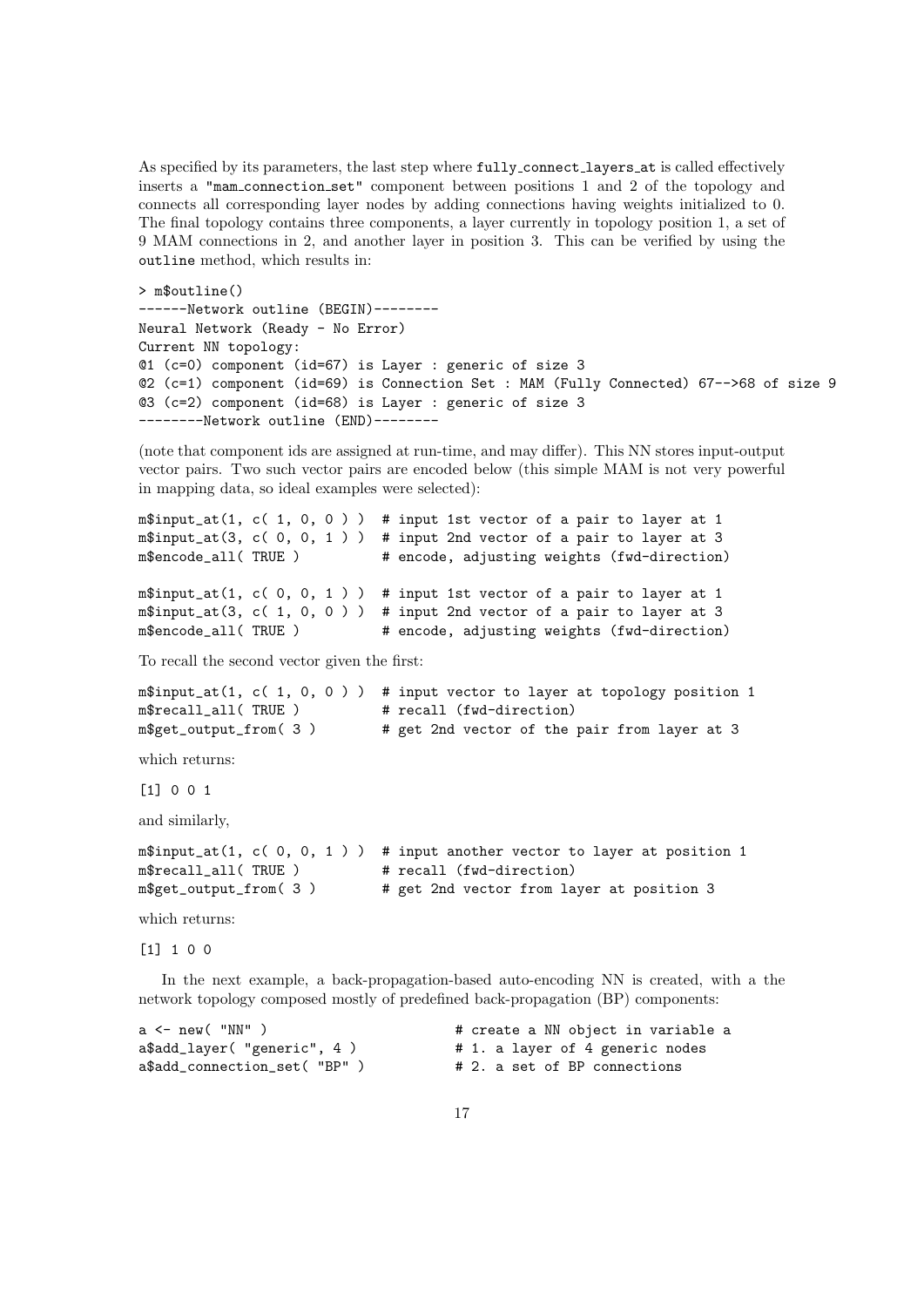```
a$add_layer( "BP-hidden", 3) # 3. a layer of 3 BP pes
a$add_connection_set( "BP" ) # 4. another set of BP connections
a$add_layer( "BP-hidden", 2 ) # 5. another layer of 2 BP pes
a$add_connection_set( "BP" ) # 6. another set of BP connections
a$add_layer( "BP-hidden", 3 ) # 7. another layer of 3 BP pes
a$add_connection_set( "BP" ) # 8. another set of BP connections
a$add_layer( "BP-output", 4) # 9. a layer of 4 BP output pes
a$create_connections_in_sets ( 0, 1 ) # Populate sets with actual connections
```
This defines a network of 5 layers (sized 4, 3, 2, 3, and 4 nodes respectively) and sets of BP connections (with random initial weights in [0 1]) between them. The data encoding example shown below (for the scaled iris s data defined earlier) presents each data vector to the first layer and performs a recall. It then presents the same vector to the last layer as the correct (desired) value, and performs encoding in all the components (from last to first), where discrepancies between recalled and desired output values are used to adjust connection weights, a functionality provided by the BP components used. The process is repeated for 1000 epochs:

```
for(e in 1:1000) # for 1000 epochsfor(r in 1:nrow(iris s)) # for each data case
 {
 a$input_at( 1, iris_s[r, ] ) # present data at 1st layer
 a$recall_all( TRUE ) # recall (fwd direction, entire topology)
 a$input_at( 9, iris_s[ r , ] ) # present data at last layer
 a$encode_all ( FALSE ) # encode, adjusting weights (bwd-direction in topology)
 }
```
Once the data is encoded (or auto-encoded since input and desired output are the same), new composite variables for the data can be collected at an intermediate layer. Below, the layer of 2 nodes (in position 5 of the topology) is used, so a set of 2 variables will be collected:

```
result <- NULL
for(r in 1: nrow(iris_s)) # for each data case
 {
a$input_at( 1, iris_s[ r , ] ) # present data at 1st layer
a$recall_all( TRUE ) # recall (in fwd direction) entire topology
z <- a$get_output_from( 5 ) # collect output from layer at position 5
result \le- rbind( result, z ) # append this to a 'result' matrix, to plot it etc
}
plot( result, pch = unclass( iris$Species ) )
```
The plot of a typical output resulting from the above, is shown in Figure [3,](#page-18-0) with corresponding iris species used for symbols (due to random initial weights, output may differ).

### 3.5 Using custom NN components in 'NN' module

In addition to predefined ones, new neural network component types can be defined and used by NN objects. Currently, the definition of new components must be done in  $C++$ , using nnlib2 classes as discussed in several above sections of this document. Thus it requires the nnlib2Rcpp package source code (which includes the nnlib2 base classes) and the ability to compile it. In particular: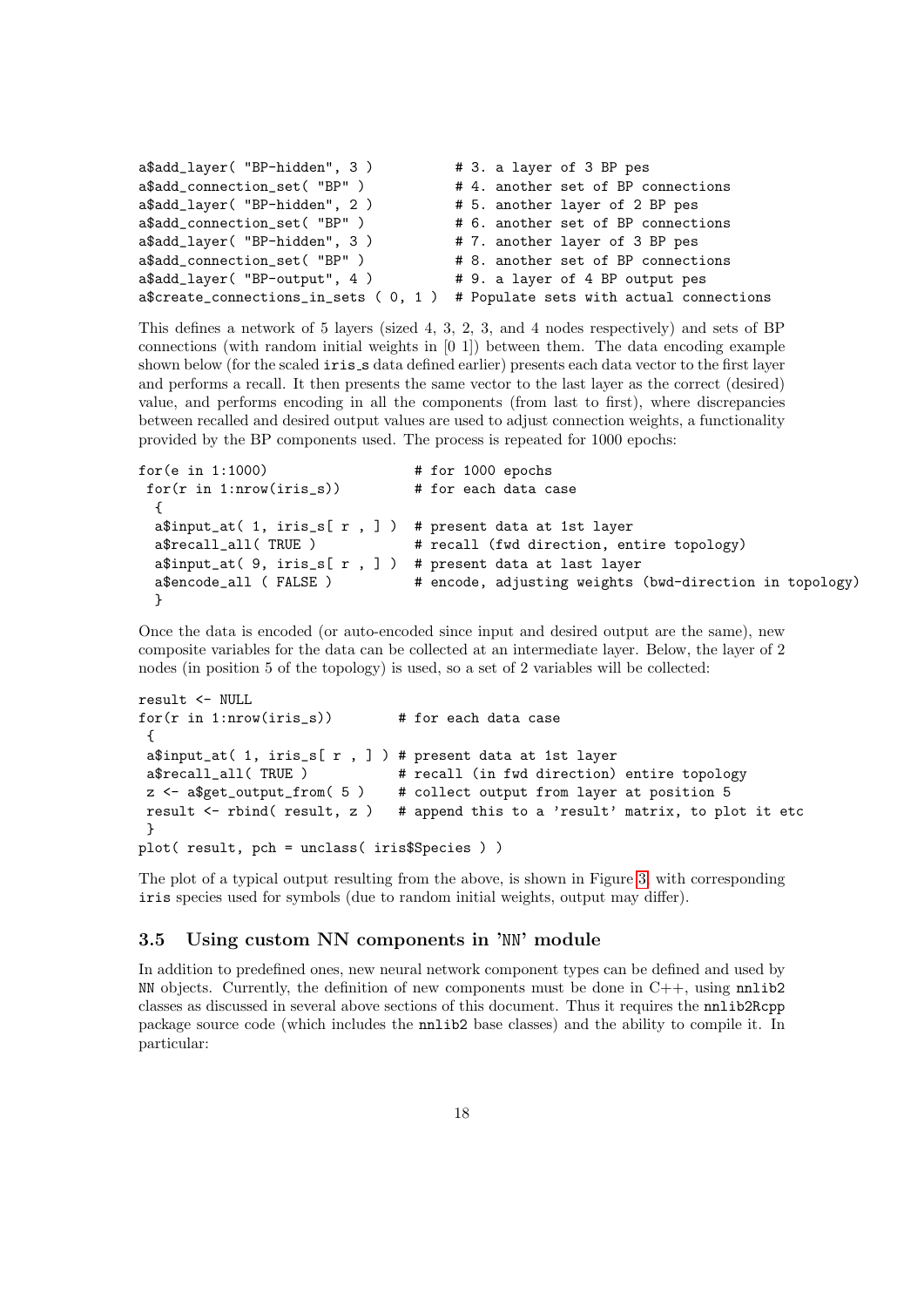

<span id="page-18-0"></span>Figure 3: Results from a custom auto-encoding NN on Iris data.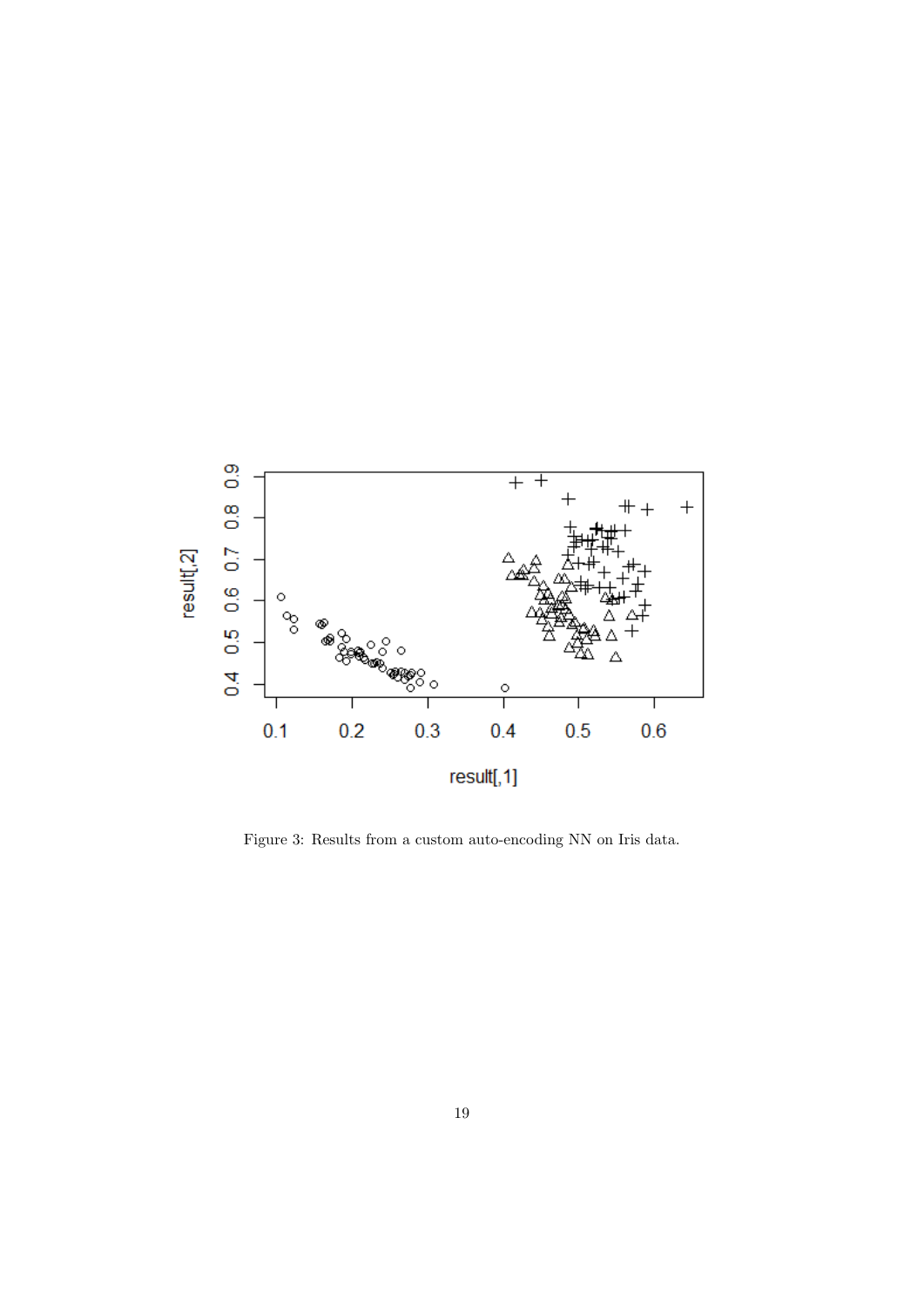- 1. New component types can be added to a single header file called "additional parts.h" (which is included in the package source). All new components to be employed by the 'NN' R module must be defined in this file (or be accessible from generate custom layer() and generate\_custom\_connection\_set() functions in the file).
- 2. The new "pe", "layer", "connection" or "connection set" definitions must (at least loosely) comply to the nnlib2 base class hierarchy and structure, and follow the related guidelines outlined earlier (minimal examples can be found in the "additional parts.h" file itself).
- 3. A name must be reserved for the new "layer" and "connection set" types or classes, to be used as parameter in 'NN' module methods that require a name to create a component. This can be as simple as a single line of code where, given the textual name, the corresponding component object is generated and returned. This code must be added (as appropriate) to either generate custom layer() or generate custom connection set() functions found in the same "additional parts.h" header file.

In an earlier example, a custom layer component type (called "JustAdd10\_layer") was defined; it contains "JustAdd10 pe" nodes, which 'recall' the sum of their inputs plus 10. Should the definitions be placed in the "additional parts.h" header file, the new layer type can be used in 'NN' objects. The only other modification required, is to register a name for such layers, which can be done by adding the following line of code to function generate custom layer (also in "additional parts.h"):

### if(name == "JustAdd10") return new JustAdd10\_layer (name,size);

(note: this example may be already implemented in the package "additional parts.h" file on the development version on GitHub i.e. at [this link.](https://github.com/VNNikolaidis/nnlib2)

With these two steps completed and the modified package compiled, specifying the name "JustAdd10" when creating a layer in 'NN' objects will result in a layer of "JustAdd10 pe" nodes:

```
x <- new( "NN" ) \qquad # create NN object in variable x
x$add_layer( "JustAdd10" , 3 ) # add layer of 3 'JustAdd10_pe' nodes
x$add_connection_set( "pass-through" ) # add set of pass-through connections
x$add_layer( "JustAdd10" , 1 ) # add layer of 1 'JustAdd10_pe' nodes
x$create_connections_in_sets ( 1, 1 ) # fill sets with connections
```
The network, with 3 nodes at its first layer, a set of 3 connections (that pass data unmodified) and a single node in the last layer, will effectively output sum  $(i + 10) + 10$  for any 3 element input vector i. For input  $c( 0, 10, 20)$  output is expected to be 70. To verify this:

| $x$input_at(1, c(0, 10, 20))$ | # present data at 1st layer    |
|-------------------------------|--------------------------------|
| x\$recall_all(TRUE)           | # recall (fwd entire topology) |

If output at 1st layer is checked, the initial values are increased by 10:

> x\$get output from(1) [1] 10 20 30

while at the last layer (3rd topology component), summation is done on these incoming values, and the result also increased by 10, producing the final output:

> x\$get\_output\_from(3) [1] 70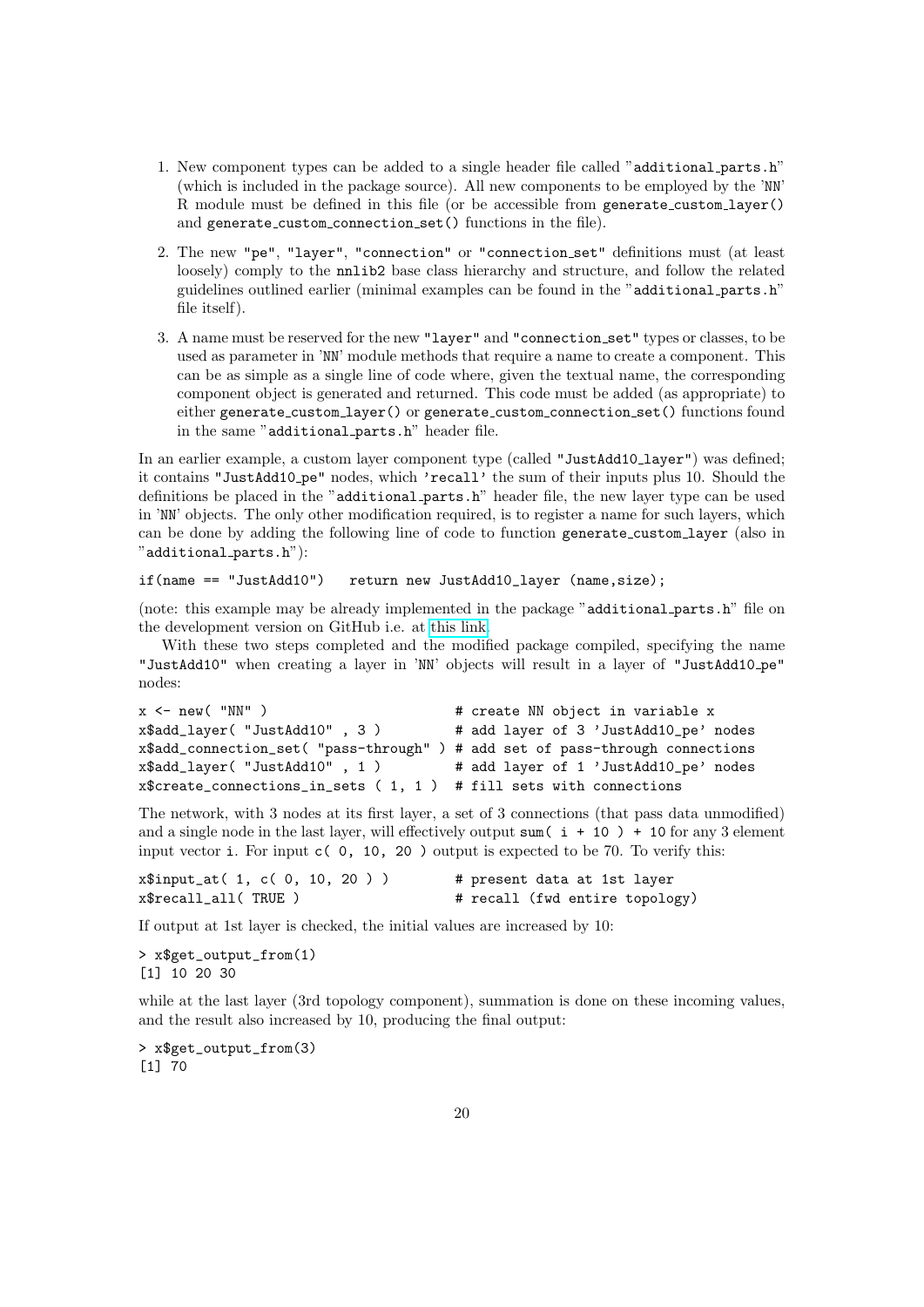#### 3.5.1 A step-by-step example using Rtools and RStudio

An example of the steps needed to add a new custom NN component to the package (and then use it in 'NN' objects) is outlined below.

- (a) Preparation.
- 1. Tools required for this example are R, Rtools, and RStudio. Download and install them, if necessary. In R, install package Rcpp and its dependencies. You may also want to install package devtools and its dependencies.
- 2. Download the nnlib2Rcpp source code from either CRAN or GitHub. Extract if necessary, placing all files in a directory of your choice. You will be building your version of the package (with your custom components added) from this directory.
- 3. Just to verify all is ok, rebuild the package. Go to the directory containing file "nnlib2Rcpp.Rproj" (an RStudio project file) and open it in RStudio. Next, rebuild the package (select Build / Clean and Rebuild on the RStudio menu). If successful, the package will be installed and loaded.
- (b) Create your own types of NN parts (nodes, layers, connections etc).
- 1. When creating a new NN part, you will have to consider how it will cooperate with other parts you plan to include in the model. This is unavoidable in NN design, where all components cooperate with each other towards the final result. Traditionally -but not necessarily-, each part of a NN has two different modes of operation, one performed while encoding (training, learning) and another performed when recalling (mapping) data. To add your new NN part, you will subclass  $nnlib2 C++$  classes to define new parts (nodes, node layers, connections, sets of connections etc) with customized behavior. The particulars will determine whether you need to add extra variables to your class, or overload any of the base methods (usually methods setup(), encode() and recall()). Only minimal experience with  $C++$  is required. The nnlib2 base classes are already available in nnlib2Rcpp, under its src directory and you may place your creations is the additional parts.h file. This file already contains some minimal examples of NN parts (nodes, layers etc). Alternately, you can create your own source code files (again in src directory) and include appropriate header files in additional parts.h. In any case, new user-defined components should be accessible from this file, and exist inside namespace nnlib2 (similarly to the examples). For this short guide, all changes (below) will be done exclusively inside additional parts.h file.
- 2. Define a new NN part, for example a new type of 'pe's or 'connection's. In the example below we will create a type of 'connection's and call them 'MEX connection's (MEX for Manual EXample). The definition must be inside namespace nnlib2. The appropriate base class ('connection') will be sub-classed, and only encode() and recall() will be modified (as often the case in many new NN parts regardless of type). This being a 'connection' it connects a source node  $(\texttt{source\_pe}()$  to a destination node  $(\texttt{destin\_pe}()$ and can send or receive data to them via their methods.

```
class MEX_connection: public connection
{
public:
```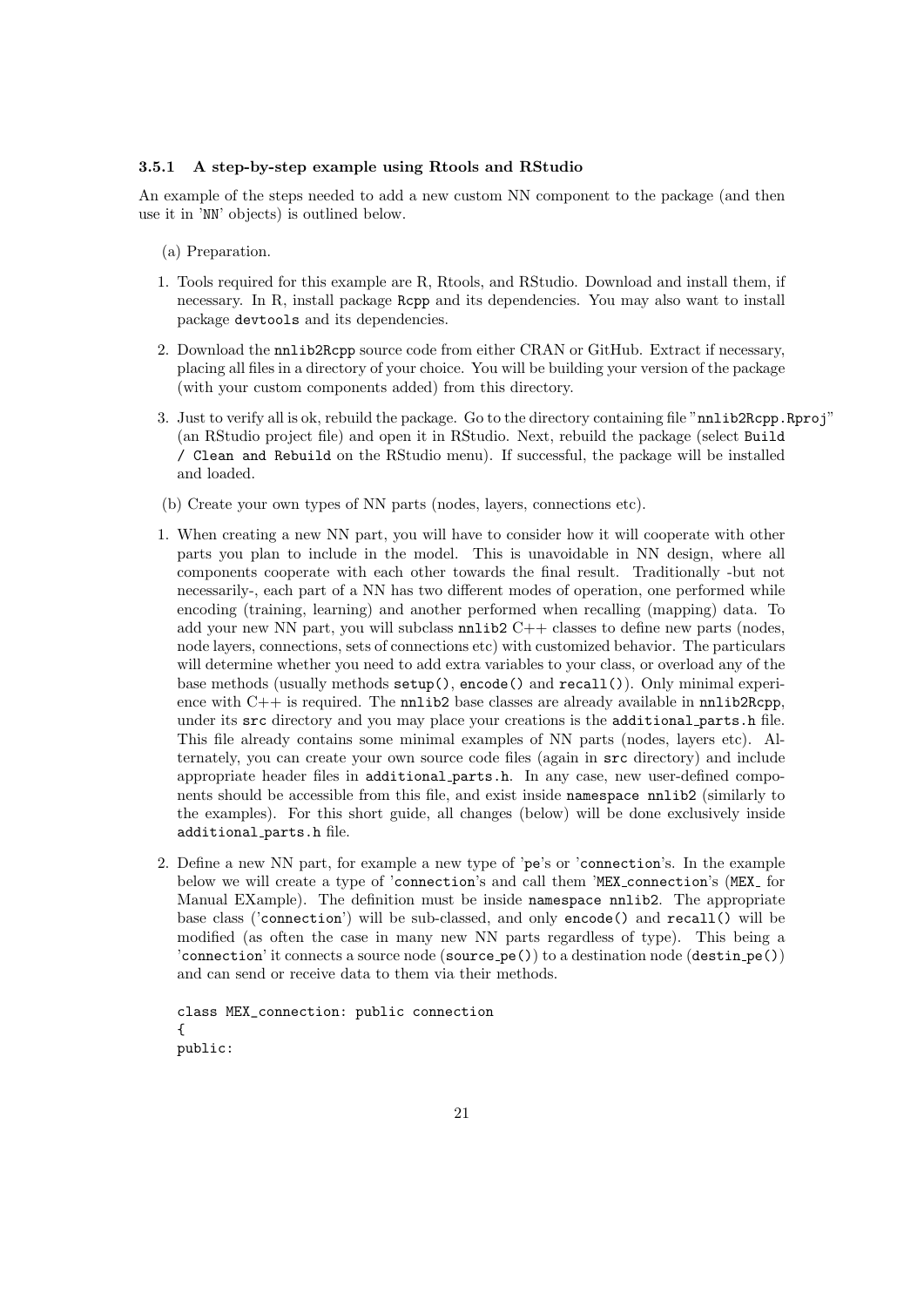```
// model-specific behavior during mapping stage:
void recall()
{
destin_pe().receive_input_value(pow( source_pe().output - weight() , 2) );
}
// model-specific behavior during training stage:
// in this example, only the current connection weight (i.e. weight())
// and incoming value from the source node (i.e. source_pe().output) are
// used in a series of calculations that eventually change the
// connection weight (see last line).
void encode()
{
double x = source_pe().output - weight();
double s = .3;
double m = weight();
double pi = 2*acos(0.0);double f = 1/(s*sqrt(2*pi)) * exp(-0.5*pow((x-m)/s,2));double d = (f * x) / 2;weight() = weight() + d;}
```

```
};
```
Next, you may define a new NN component for your type, in this example a 'connection\_set' that will contain this new type of connections. Below this is done using the template Connection Set which is a template for defining sets containing only a given connection type. We will call the new type 'MEX connection set':

typedef Connection\_Set < MEX\_connection > MEX\_connection\_set;

3. Finally, locate the generate custom connection set() in additional parts.h file and add the following line:

if(name == "MEX") return new MEX\_connection\_set(name);

This will create a set of 'MEX connection's when the text "MEX" is specified as parameter to 'NN' methods such as add connection set. Note: the name passed as parameter in the right side of the above simply copies it (i.e. "MEX") as the name of the new set (this is a label used only for display purposes and can be changed at any time).

[A side-note: the above steps are similar to those needed for defining new nodes (or processing elements , pes) and layers of such nodes. Below is a simple example where a new type of 'pe' and a 'layer' containing such nodes is defined (new names used also start with MEX<sub>-</sub>, for Manual EXample):

class MEX\_pe : public pe {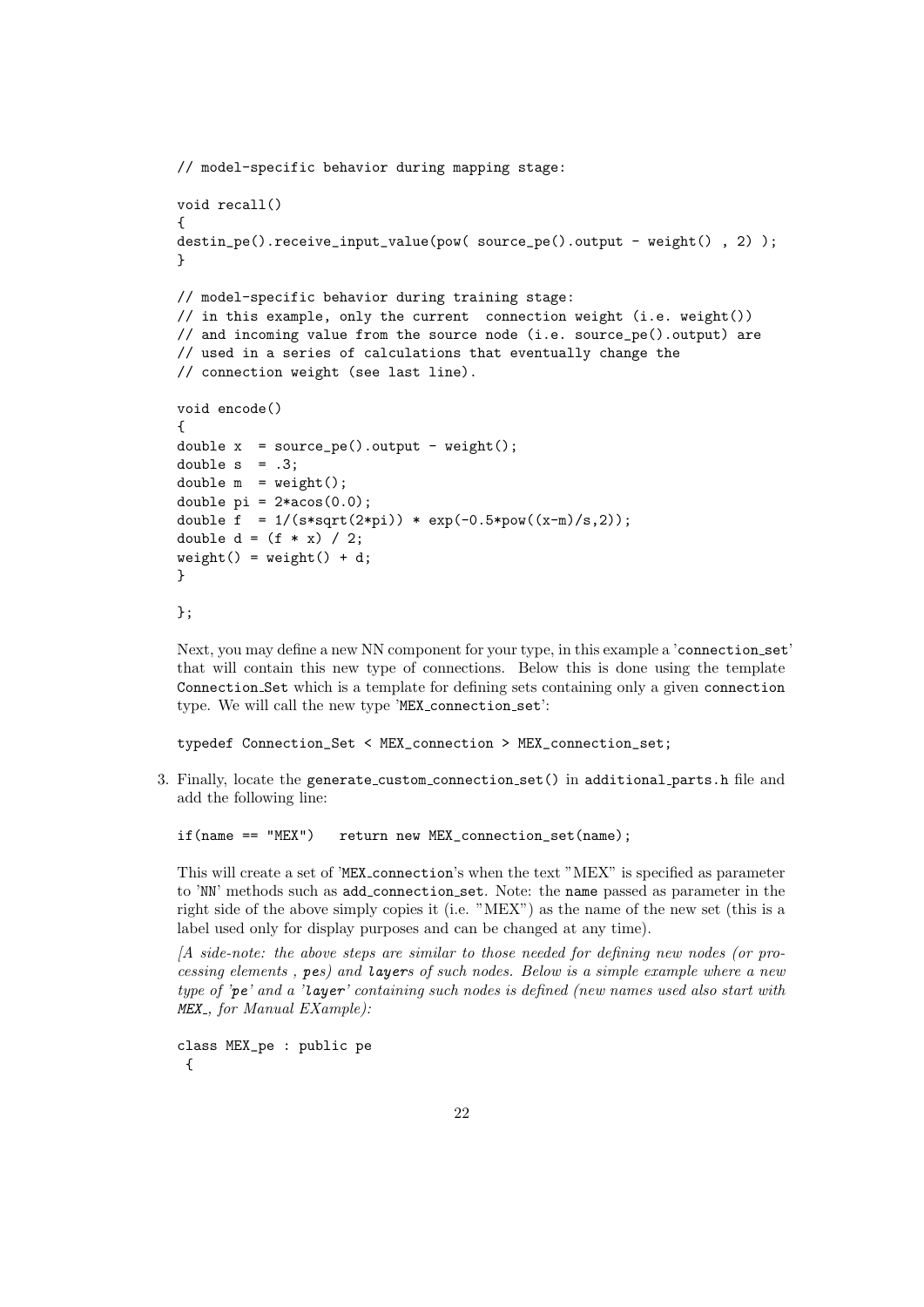public:

```
// during mapping, do the default 'pe' behavior (which adds incoming values)
// and then take its square root for final output.
```

```
void recall()
 {
pe::recall();
output = sqrt(output);
 }
};
```
typedef Layer < MEX\_pe > MEX\_layer;

There is a corresponding generate\_custom\_layer() function in additional\_parts.h file where the following line could be added to make this new type of layer available in  $R$ , s.a.:

if(name == "MEX") return new MEX\_layer(name, size);

Thus a layer of this specific type will be used when the text "MEX" is passed as parameter to 'NN' methods such as  $add\_layer$ .

4. Build the package. In RStudio, select Build / Install and Restart menu option. Once finished your new part definition will be available in the package. From now on you can directly go to (c) below where your new parts (along with other available components) can be combined in R to form NNs.

(c) Use your NN parts in R. As mentioned earlier, you only do (a) and (b) once to 'install' your user-defined type in your version of the package. From now on you can bypass them and directly go to R to use your new parts (along with other available components) in a NN. You can now create NNs in R that employ your newly defined parts (along with others already available in the package). This is done using 'NN' R objects (type ?NN for more information, or see earlier section). An example using the  $i$ ris data set and the MEX<sub>-</sub> types created in (b) above. Output is shown in Figure [4:](#page-23-0)

```
library(nnlib2Rcpp)
```
set.seed(123456)

```
# scale and shuffle iris data
rr <- sample(nrow(iris))
suffled_iris <- iris[rr,]
iris_s \leq as.matrix( suffled_iris [1 : 4])
c_{\text{min}} <- apply( iris_s, 2, FUN = "min" )
c_{\text{max}} <- apply( iris_s, 2, FUN = "max" )
c_{rrq} <- c_{max} - c_{min}iris_s <- sweep( iris_s, 2, FUN="-", c_min )
iris_s <- sweep( iris_s, 2, FUN="/", c_rng )
iris_s <- (iris_s*2)-1
```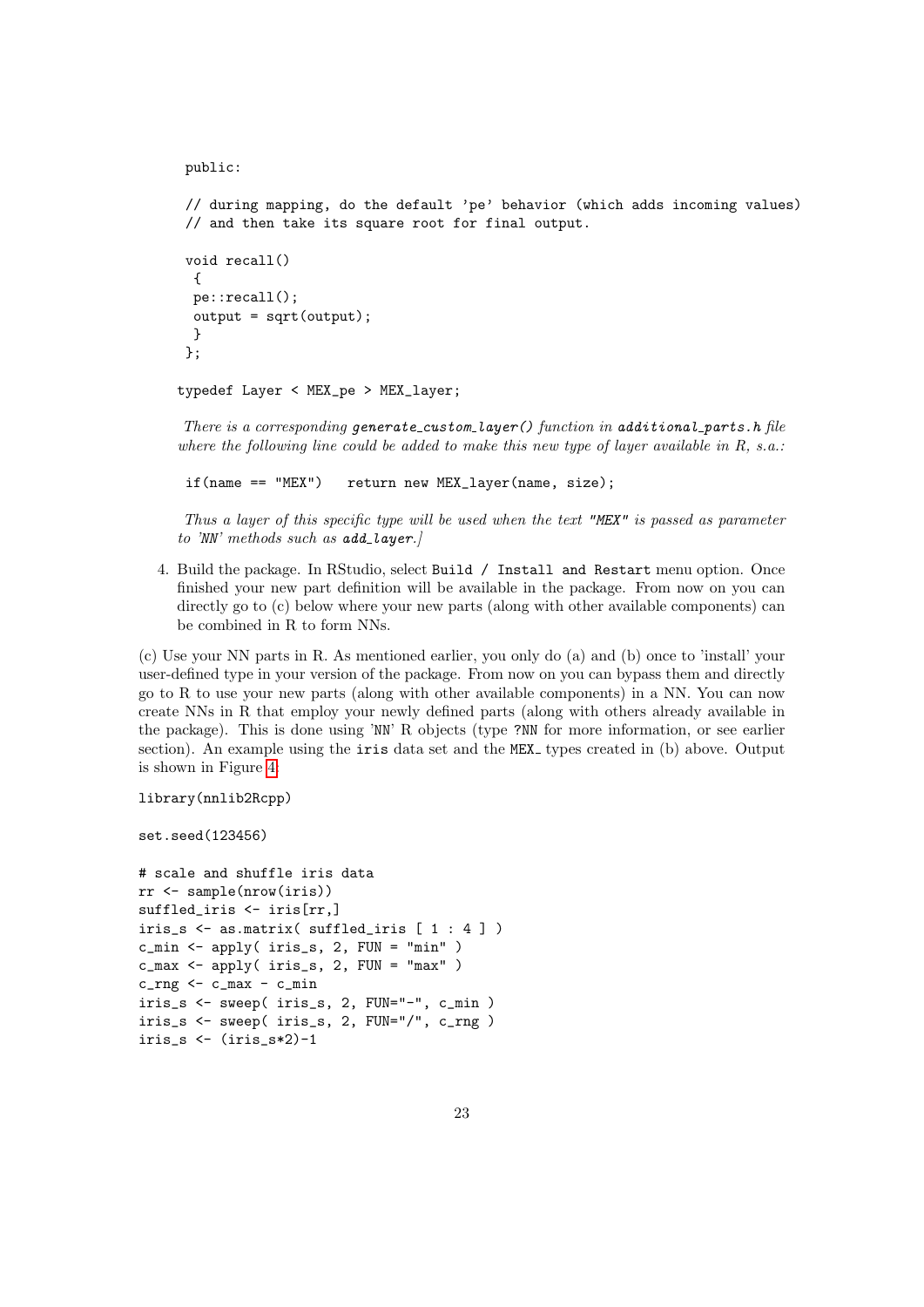

<span id="page-23-0"></span>Figure 4: Results from a NN with custom parts on Iris data.